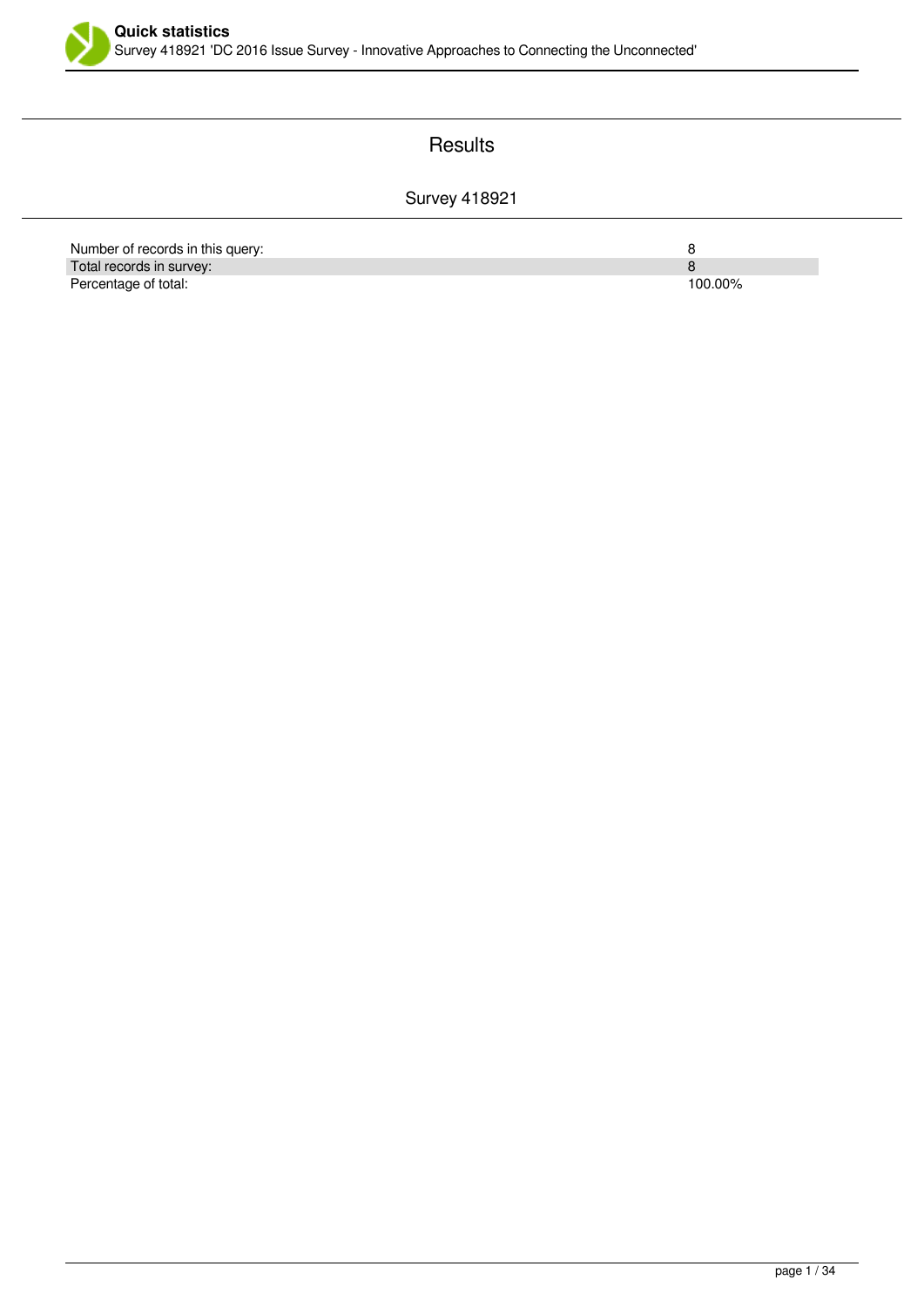

# Field summary for A

#### Initiatives to connecting the unconnected should focus on addressing demand-side challenges as well as supply-side challenges.

| <b>Answer</b>      | Count | Percentage | <b>Sum</b> |
|--------------------|-------|------------|------------|
| 1(1)               | 2     | 25.00%     | 25.00%     |
| 2(2)               | 0     | $0.00\%$   |            |
| 3(3)               | O     | $0.00\%$   | $0.00\%$   |
| 4(4)               | 2     | 25.00%     |            |
| 5(5)               | 4     | 50.00%     | 75.00%     |
| No answer          | 0     | $0.00\%$   |            |
| Arithmetic mean    | 3.75  |            |            |
| Standard deviation | 1.75  |            |            |
| Sum (Answers)      | 8     | 100.00%    | 100.00%    |
| Number of cases    | 8     | 100.00%    |            |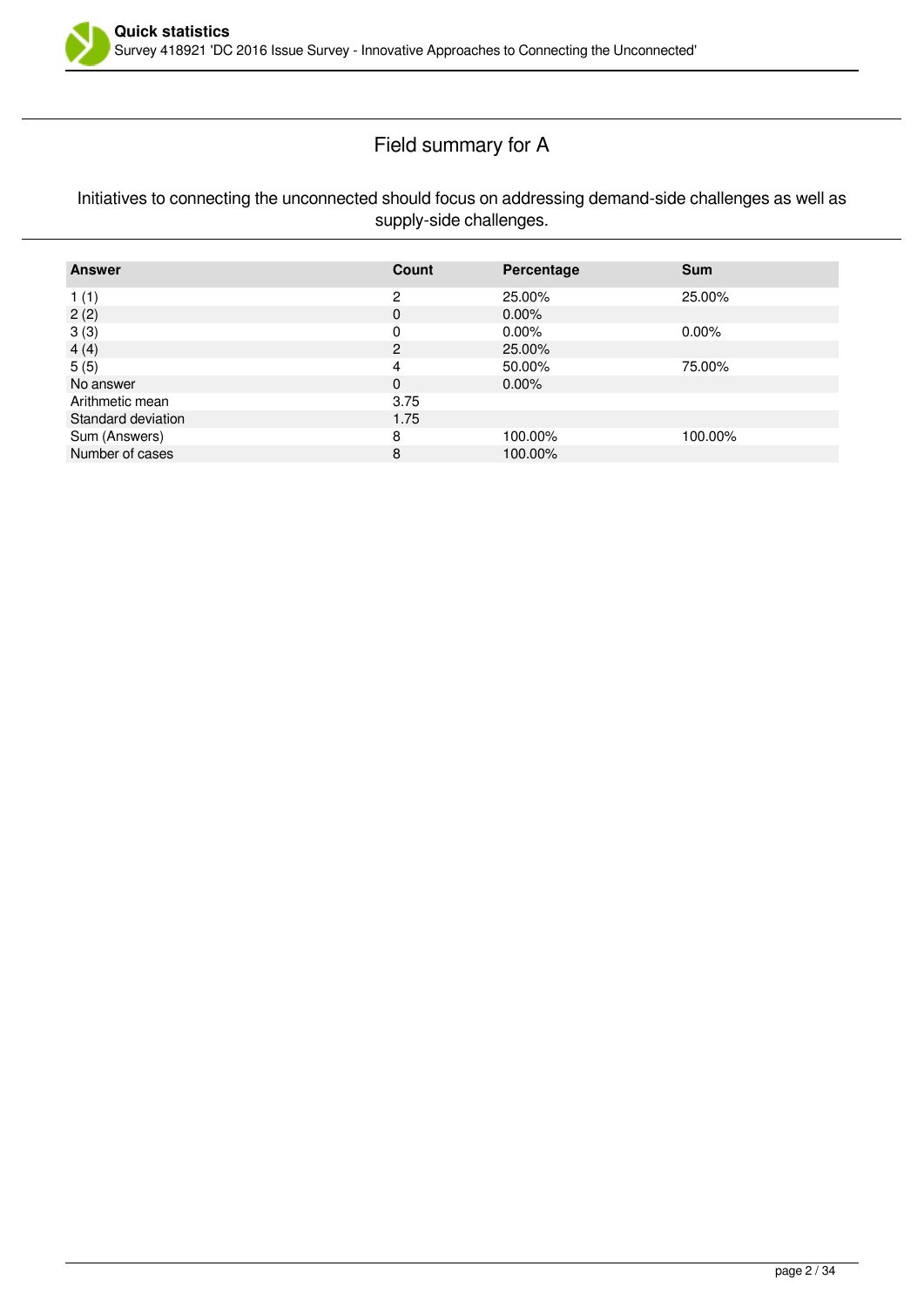

Field summary for A

#### Initiatives to connecting the unconnected should focus on addressing demand-side challenges as well as supply-side challenges.

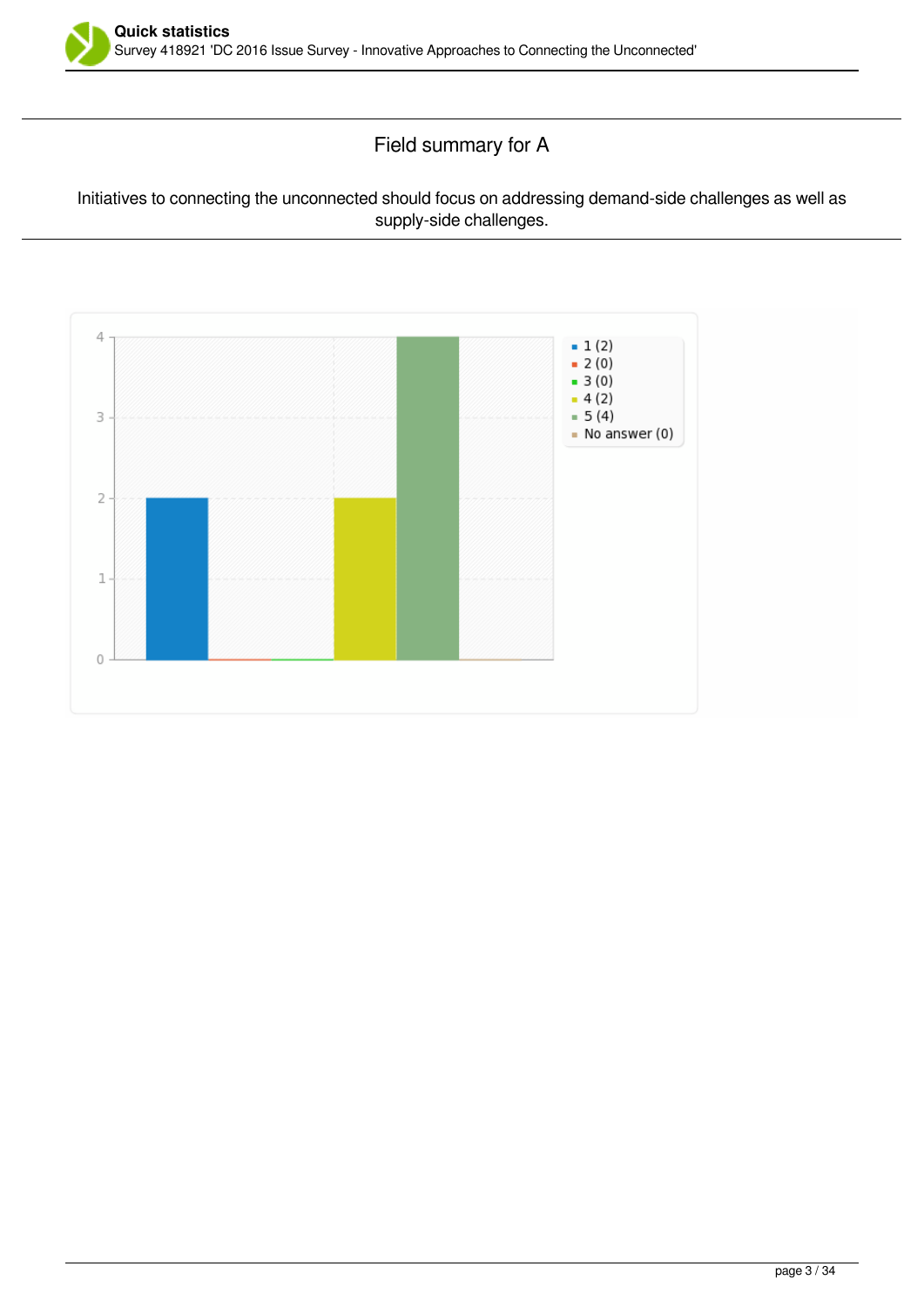

# Field summary for AA [Strengths and opportunities]

| <b>Answer</b> | Count    | Percentage |
|---------------|----------|------------|
| Answer        |          | $0.00\%$   |
| No answer     |          | 100.00%    |
|               |          |            |
| ID            | Response |            |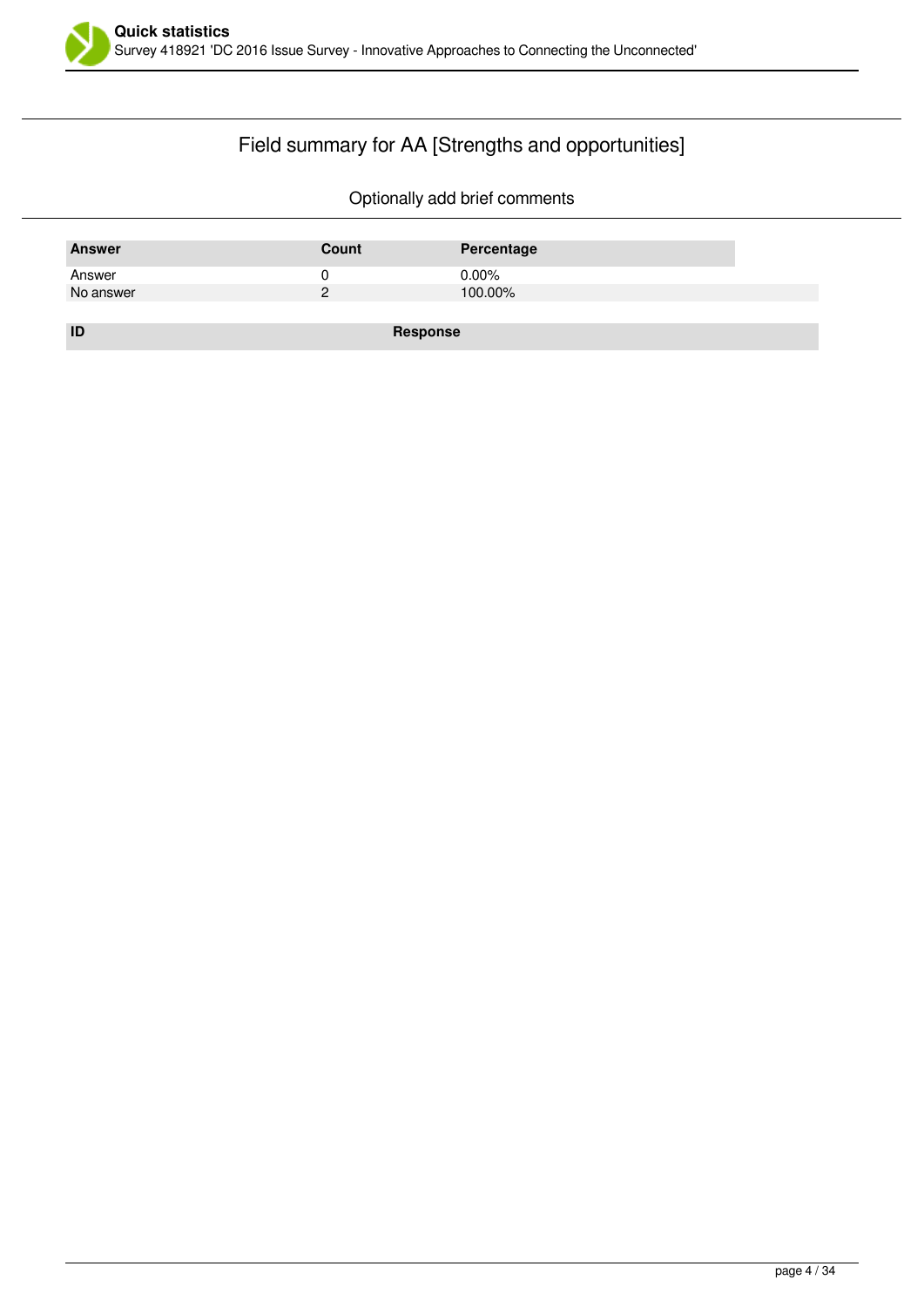

# Field summary for AA [Strengths and opportunities]

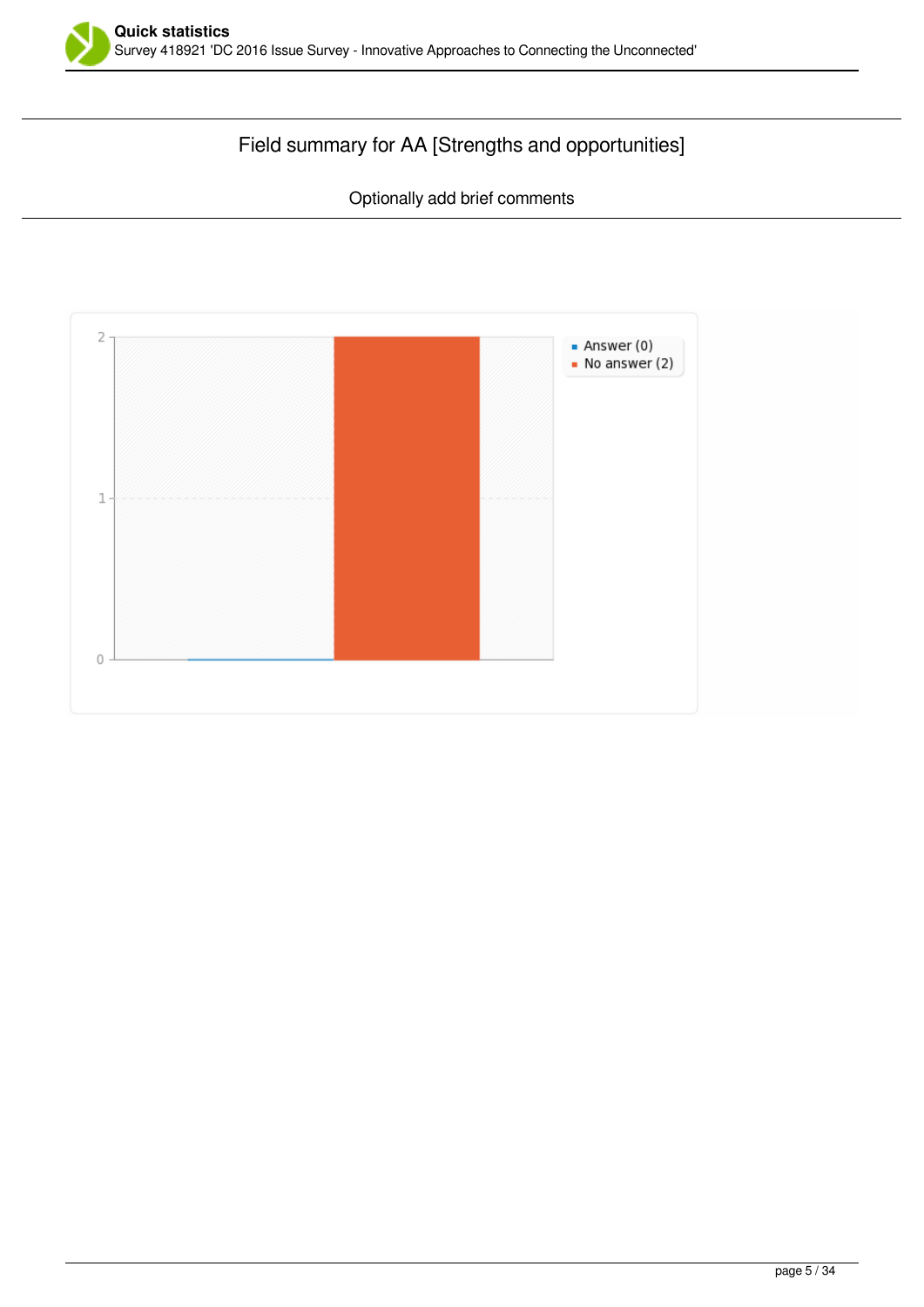

# Field summary for AA [Concerns and weaknesses]

| <b>Answer</b> | Count           | Percentage |
|---------------|-----------------|------------|
| Answer        | U               | $0.00\%$   |
| No answer     | ႒               | 100.00%    |
|               |                 |            |
| ID            | <b>Response</b> |            |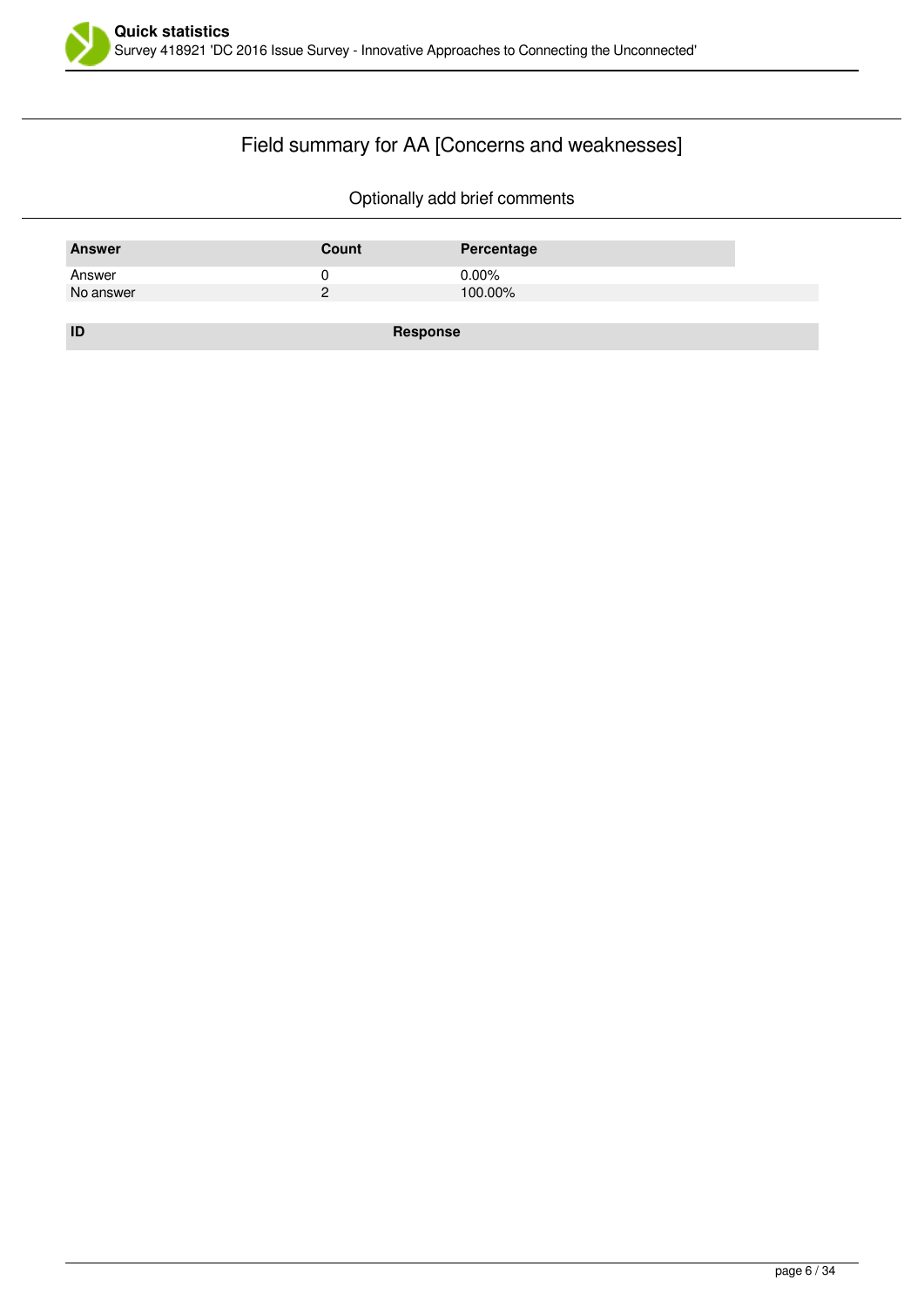

# Field summary for AA [Concerns and weaknesses]

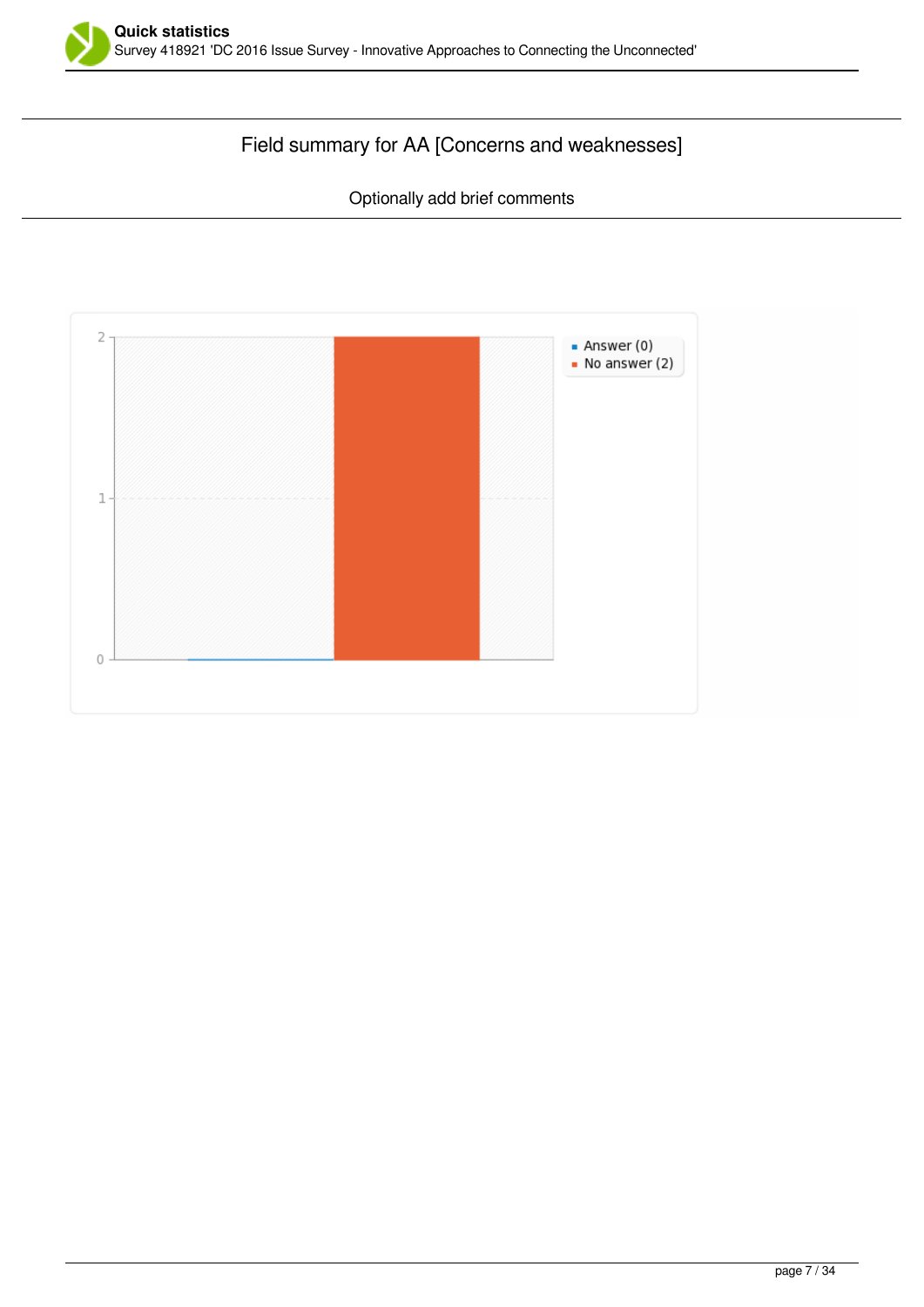

### Field summary for B

#### The development of consistent and meaningful input and outcome measures is essential if communities are to benefit from the experiences of other communities.

| <b>Answer</b>      | Count          | Percentage | <b>Sum</b> |
|--------------------|----------------|------------|------------|
| 1(1)               | 2              | 25.00%     | 25.00%     |
| 2(2)               | 0              | $0.00\%$   |            |
| 3(3)               | 0              | $0.00\%$   | $0.00\%$   |
| 4(4)               | $\overline{2}$ | 25.00%     |            |
| 5(5)               | 4              | 50.00%     | 75.00%     |
| No answer          | 0              | $0.00\%$   |            |
| Arithmetic mean    | 3.75           |            |            |
| Standard deviation | 1.75           |            |            |
| Sum (Answers)      | 8              | 100.00%    | 100.00%    |
| Number of cases    | 8              | 100.00%    |            |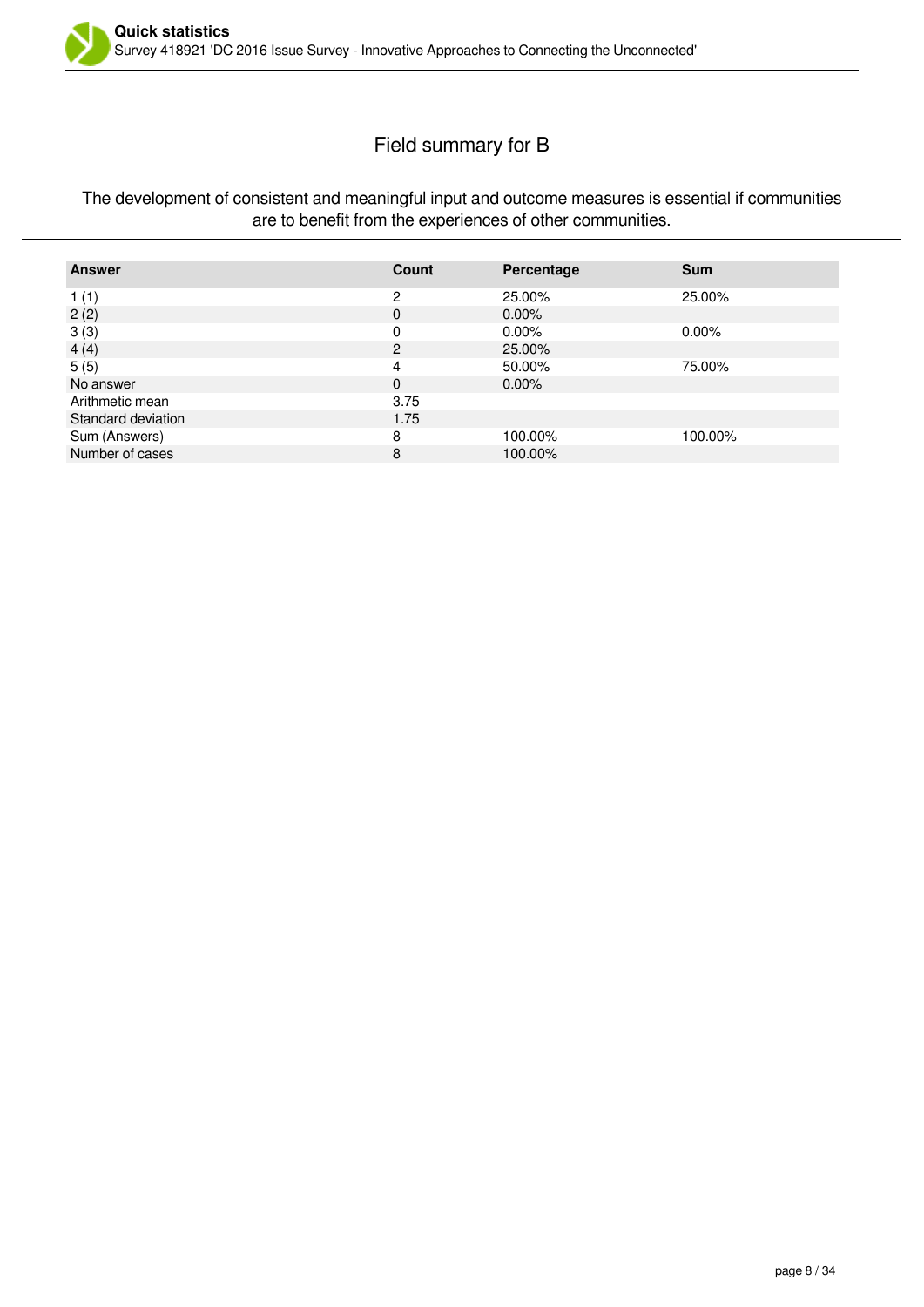

Field summary for B

#### The development of consistent and meaningful input and outcome measures is essential if communities are to benefit from the experiences of other communities.

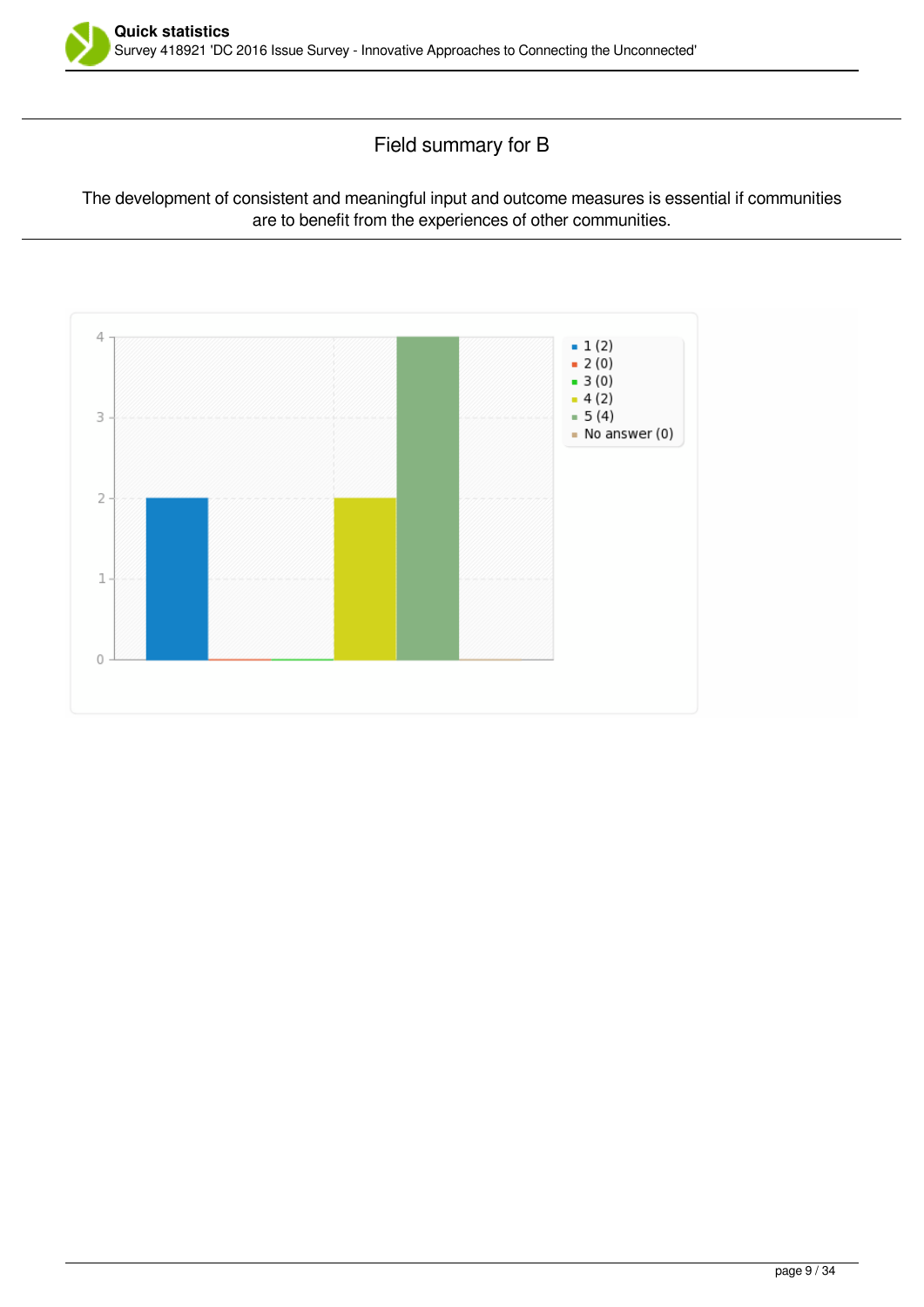

# Field summary for BB [Strengths and opportunities]

| <b>Answer</b> | Count    | Percentage |
|---------------|----------|------------|
| Answer        |          | $0.00\%$   |
| No answer     | っ        | 100.00%    |
|               |          |            |
| ID            | Response |            |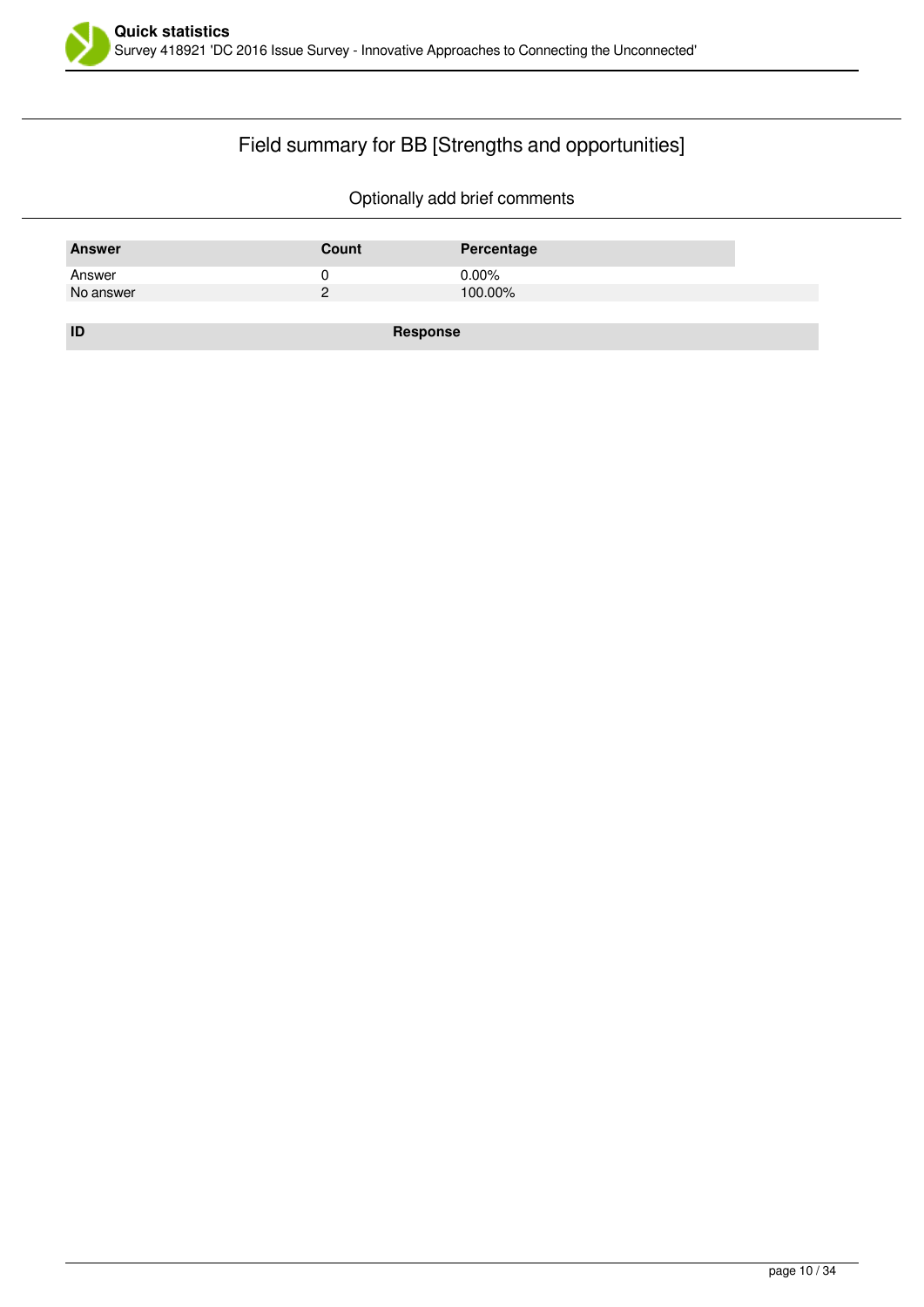

# Field summary for BB [Strengths and opportunities]

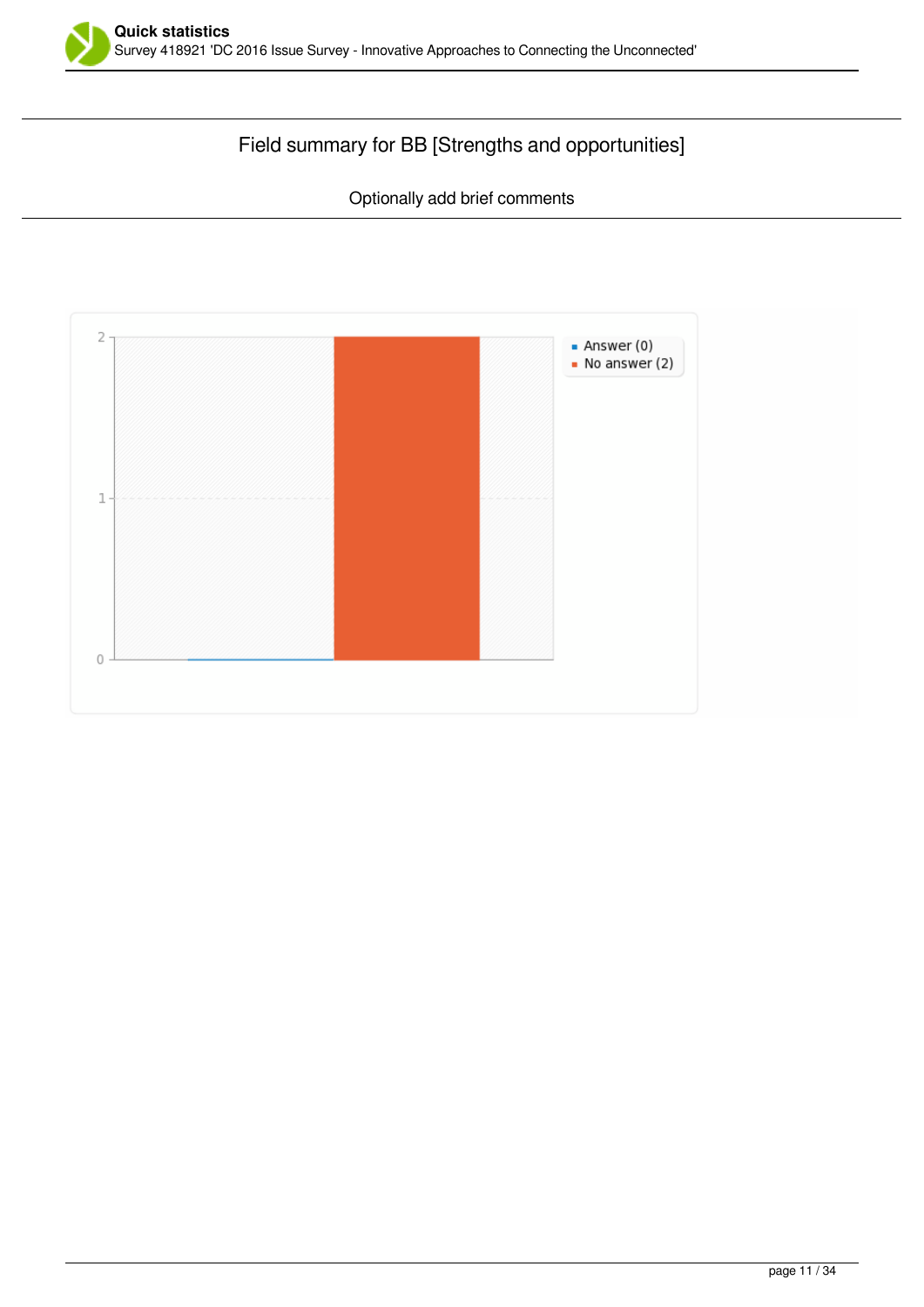

# Field summary for BB [Concerns and weaknesses]

| <b>Answer</b> | Count    | Percentage |
|---------------|----------|------------|
| Answer        |          | $0.00\%$   |
| No answer     |          | 100.00%    |
|               |          |            |
| ID            | Response |            |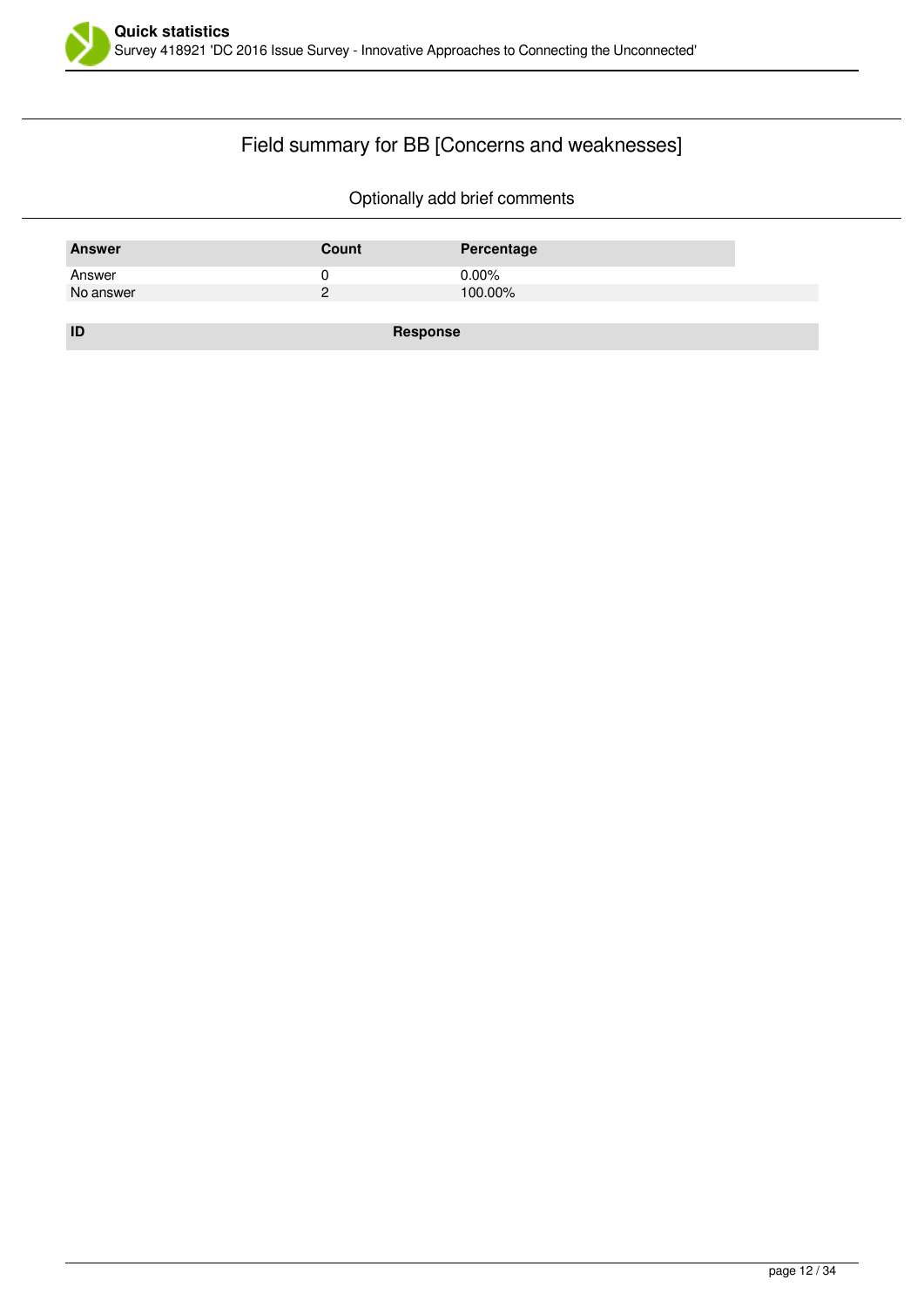

# Field summary for BB [Concerns and weaknesses]

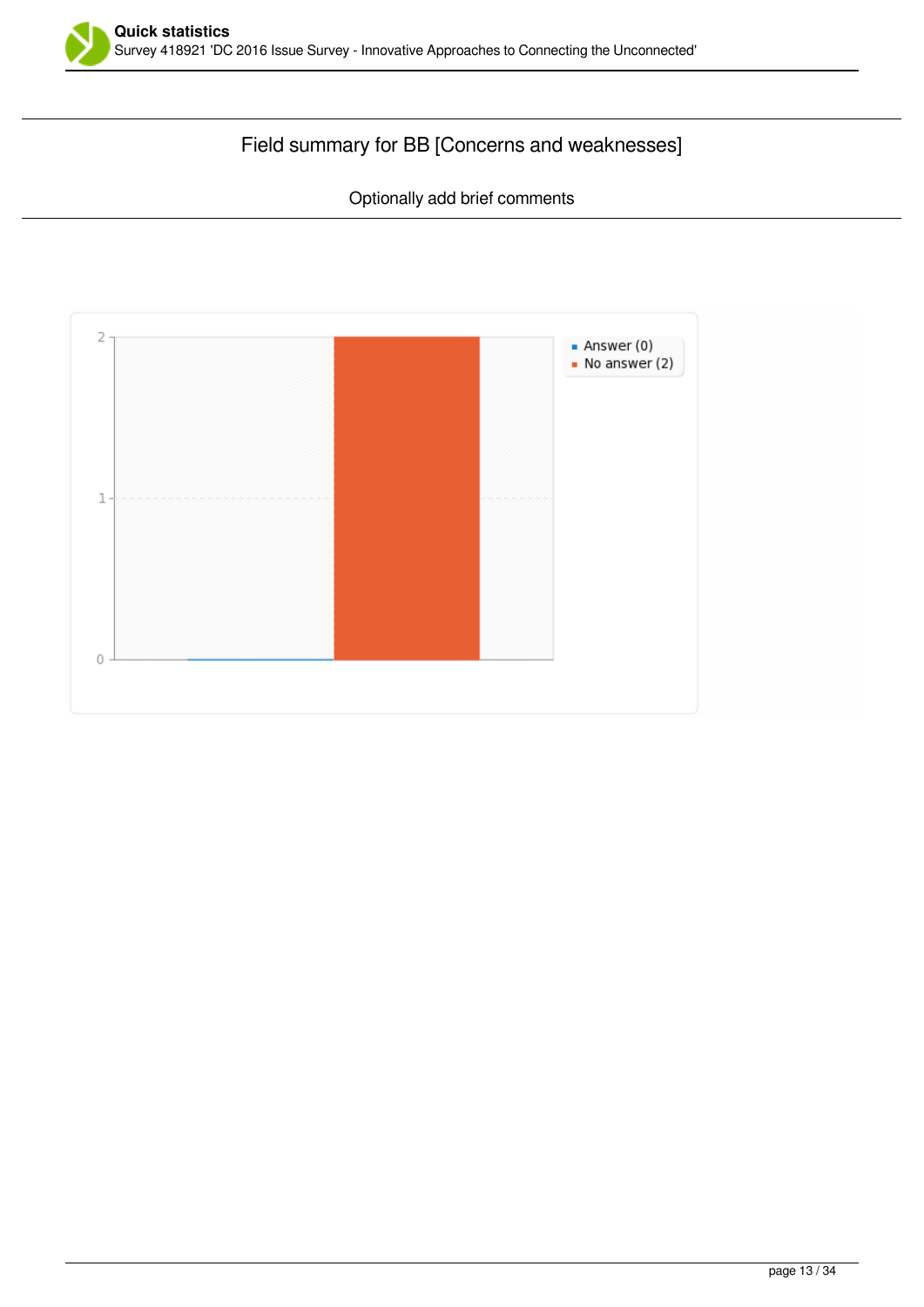

### Field summary for C

#### The lack of systematic data that spans different initiatives is impeding efforts to share learning's about ways to connect the unconnected.

| <b>Answer</b>      | Count         | Percentage | <b>Sum</b> |
|--------------------|---------------|------------|------------|
| 1(1)               |               | 12.50%     | 25.00%     |
| 2(2)               |               | 12.50%     |            |
| 3(3)               |               | 12.50%     | 12.50%     |
| 4(4)               | $\mathcal{P}$ | 25.00%     |            |
| 5(5)               | 3             | 37.50%     | 62.50%     |
| No answer          | 0             | $0.00\%$   |            |
| Arithmetic mean    | 3.63          |            |            |
| Standard deviation | 1.51          |            |            |
| Sum (Answers)      | 8             | 100.00%    | 100.00%    |
| Number of cases    | 8             | 100.00%    |            |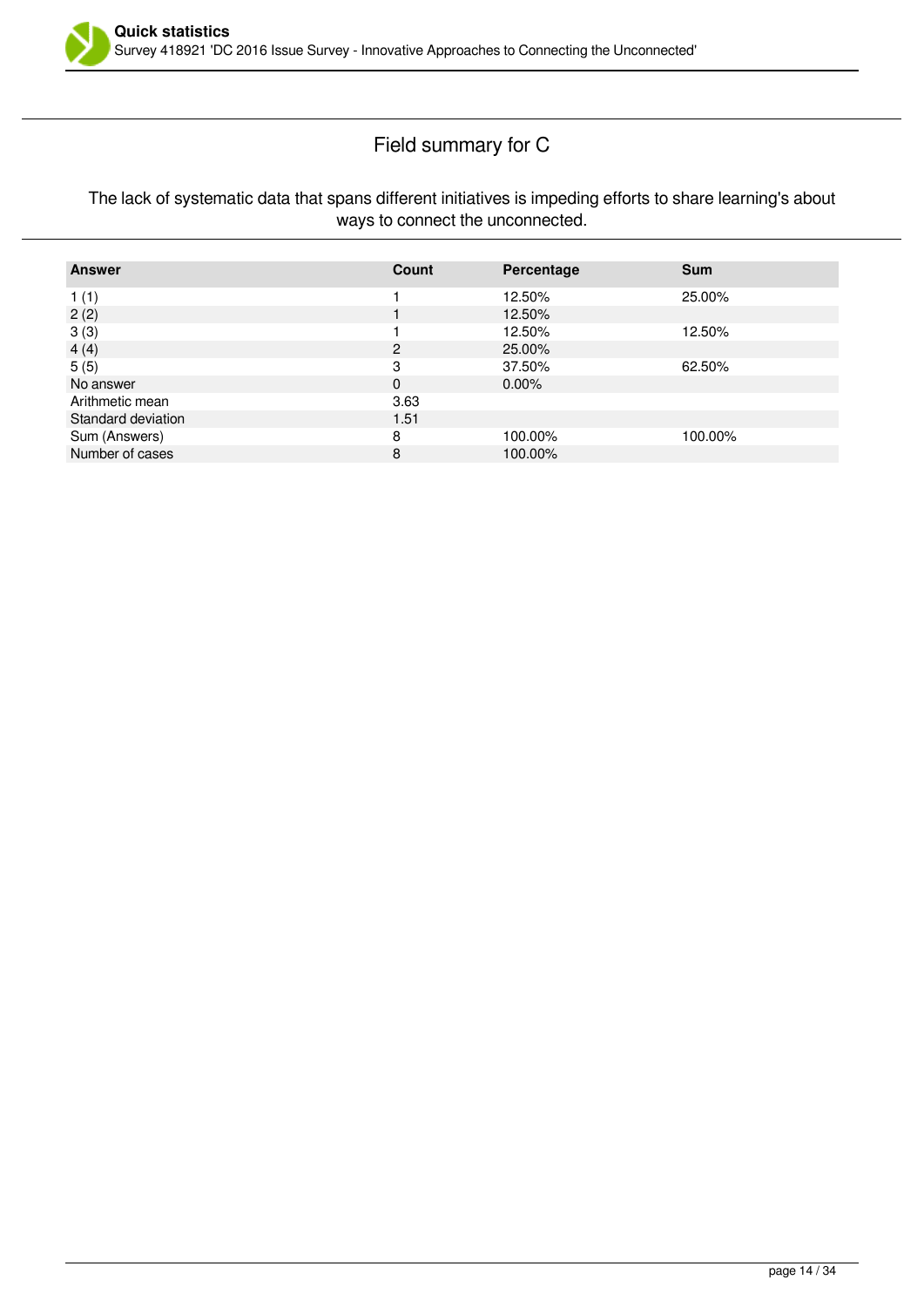

### Field summary for C

#### The lack of systematic data that spans different initiatives is impeding efforts to share learning's about ways to connect the unconnected.

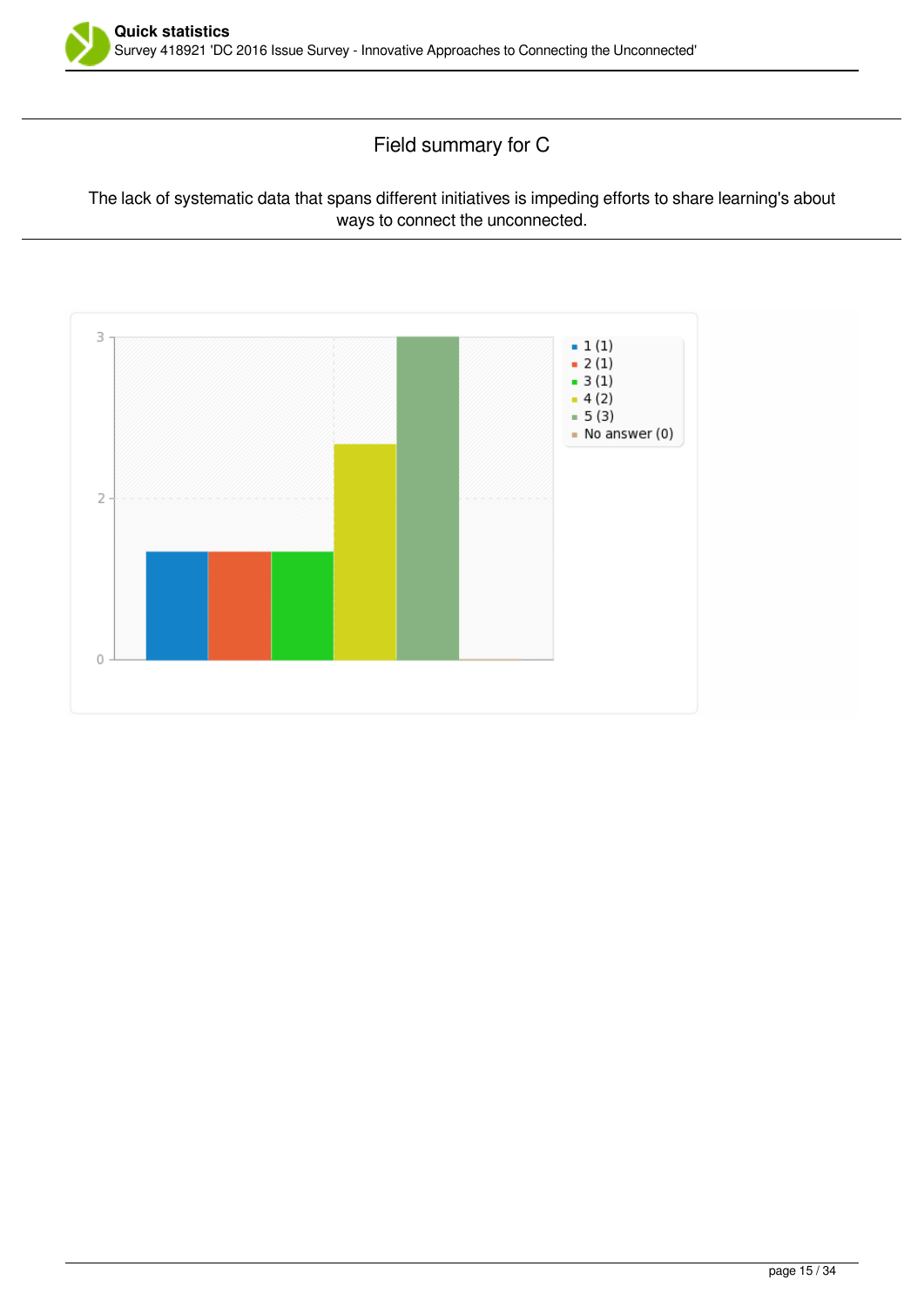

# Field summary for CC [Strengths and opportunities]

| <b>Answer</b> | Count    | Percentage |
|---------------|----------|------------|
| Answer        |          | $0.00\%$   |
| No answer     | っ        | 100.00%    |
|               |          |            |
| ID            | Response |            |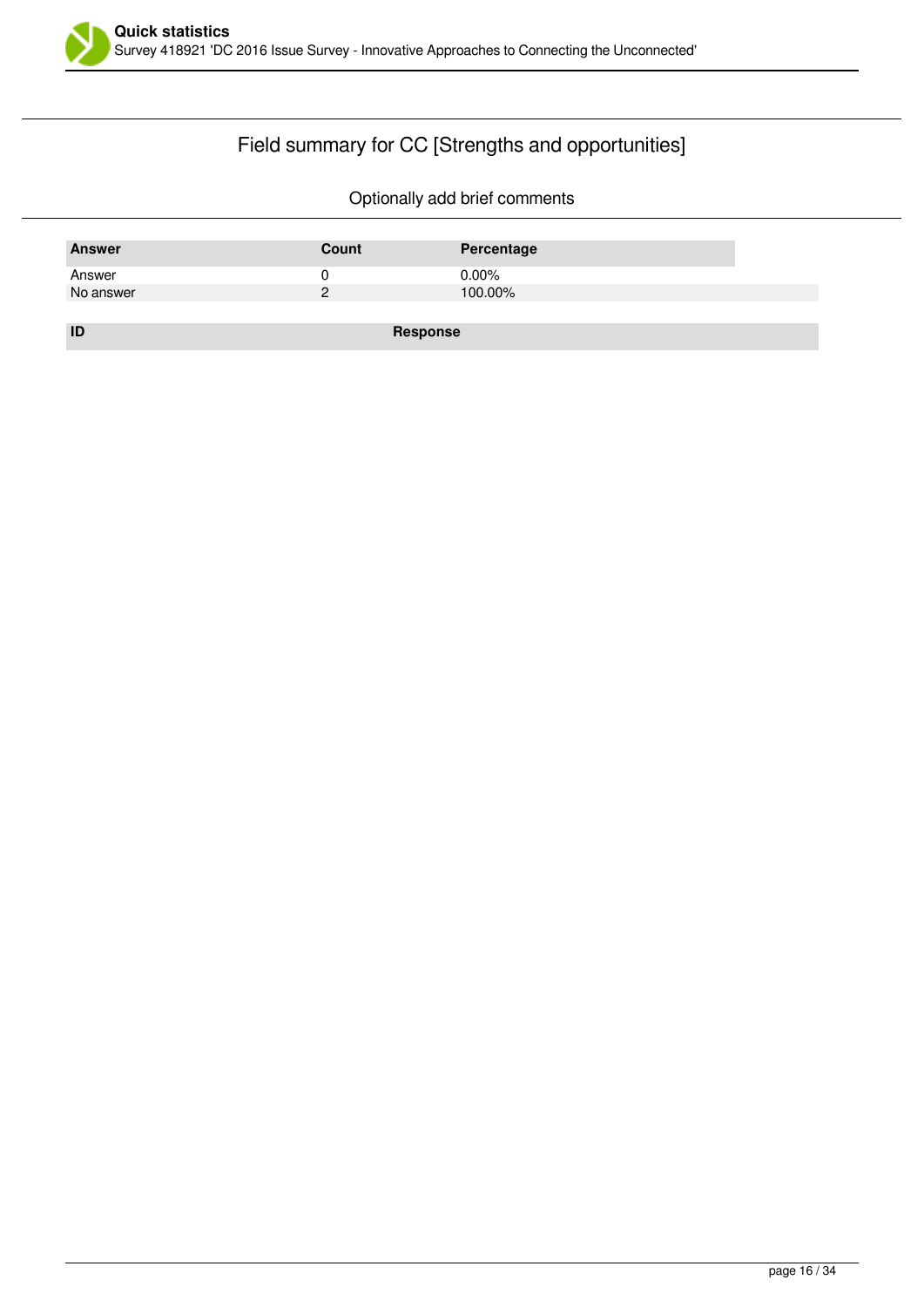

# Field summary for CC [Strengths and opportunities]

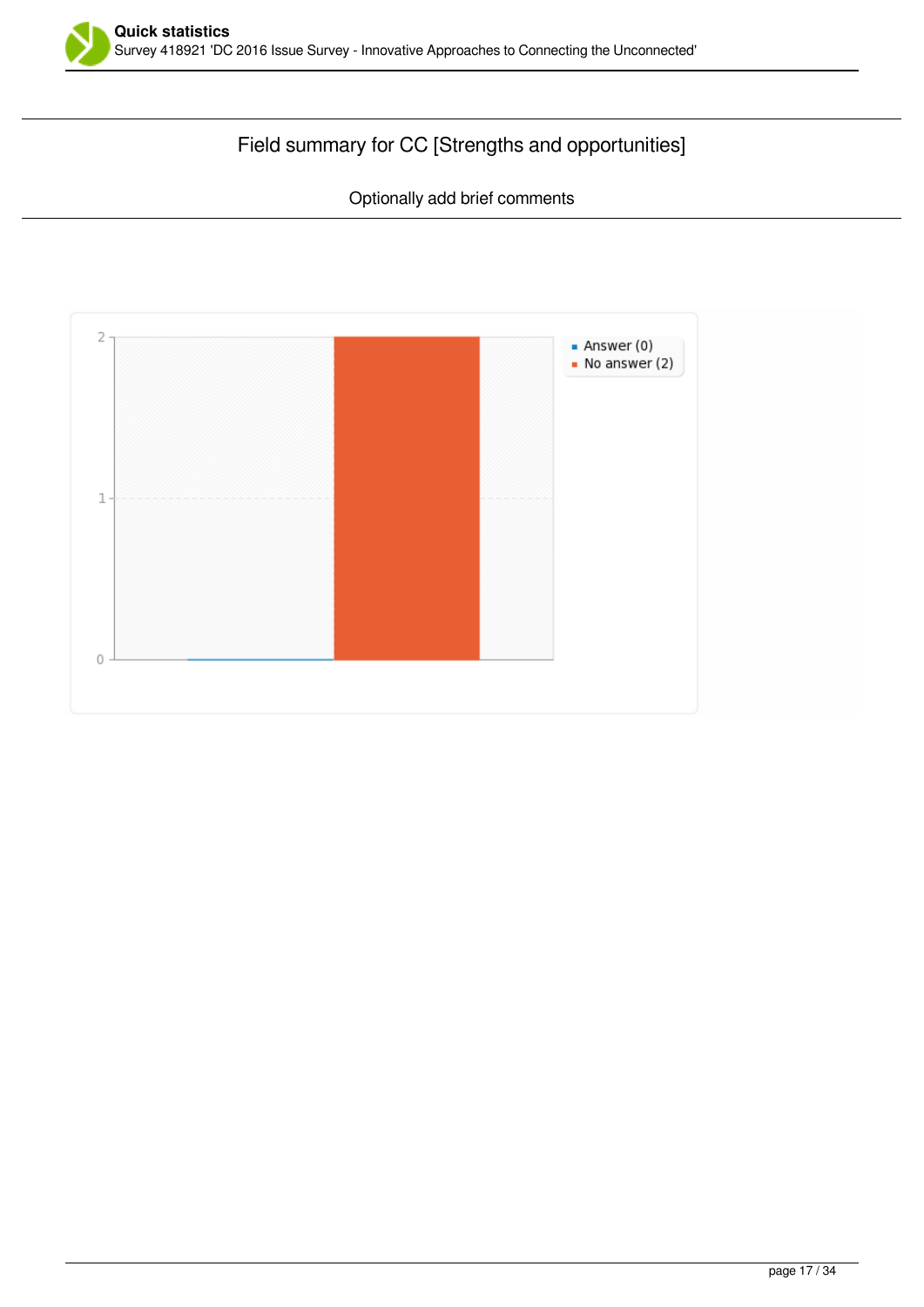

# Field summary for CC [Concerns and weaknesses]

| <b>Answer</b> | Count    | Percentage |
|---------------|----------|------------|
| Answer        |          | $0.00\%$   |
| No answer     |          | 100.00%    |
|               |          |            |
| ID            | Response |            |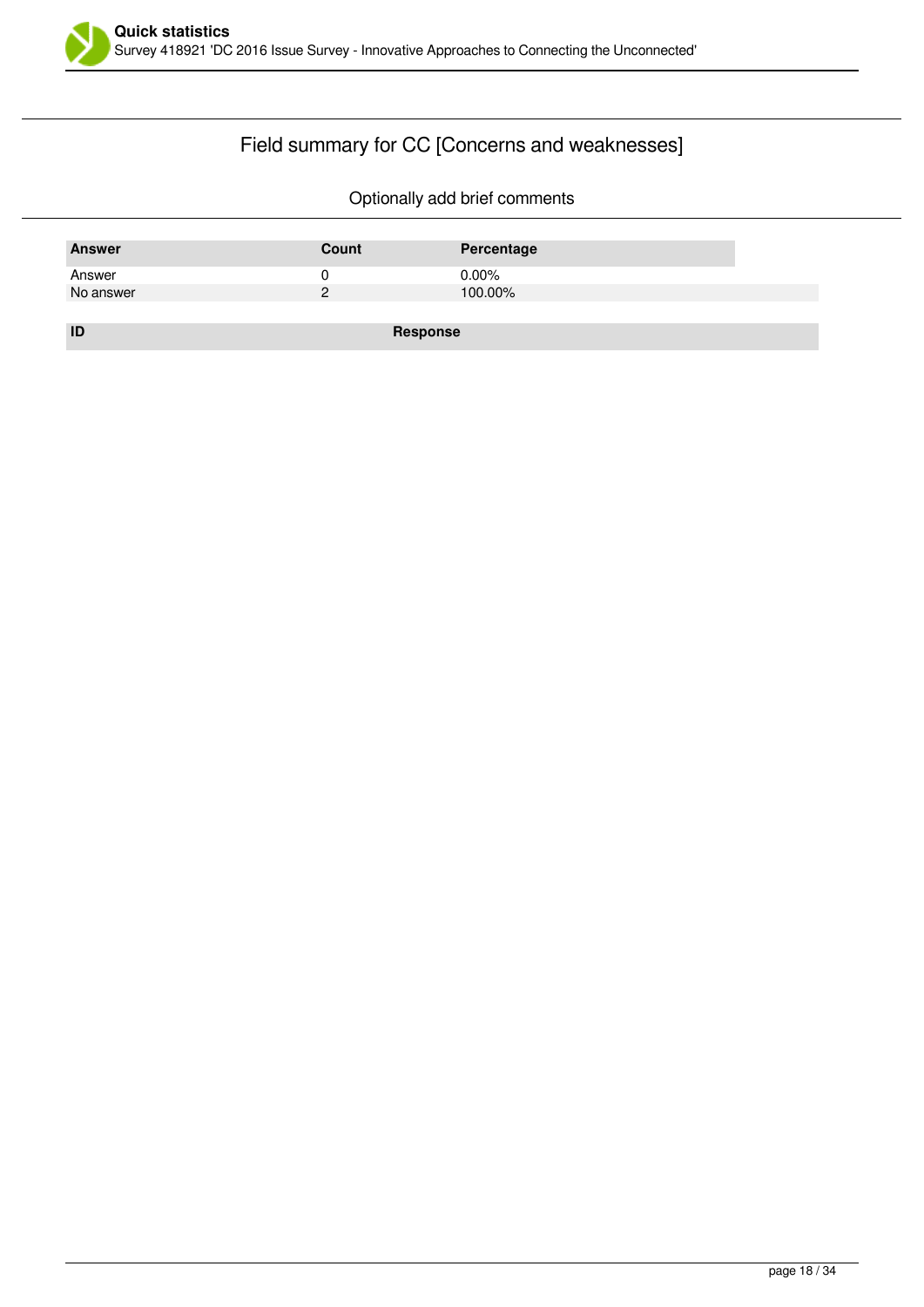

# Field summary for CC [Concerns and weaknesses]

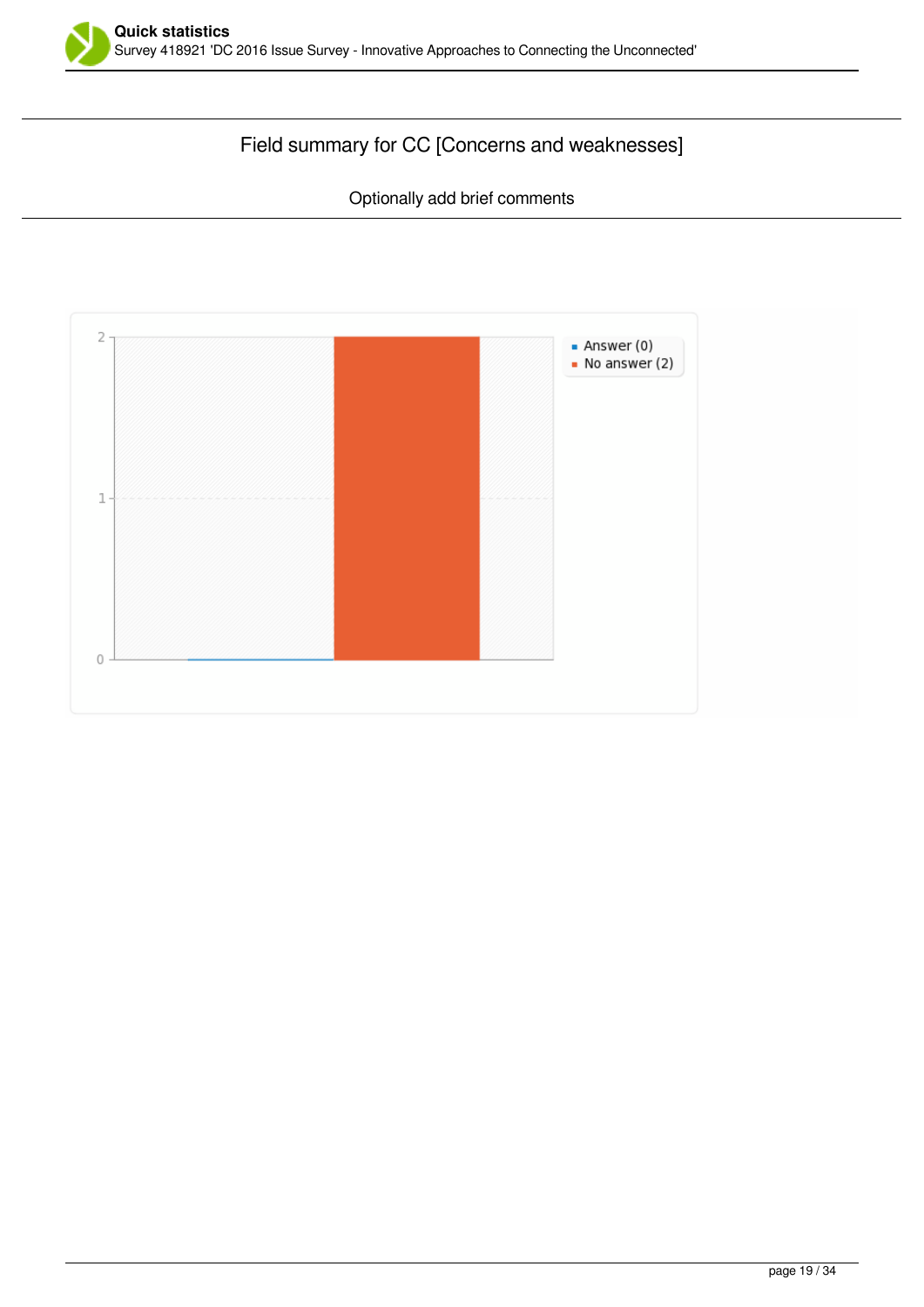

### Field summary for D

Initiatives to connecting the unconnected should focus not just on rural connectivity, but also on other communities that face connectivity barriers, including women, senior citizens, and the uniquely abled.

| <b>Answer</b>      | Count    | Percentage | <b>Sum</b> |
|--------------------|----------|------------|------------|
| 1(1)               | 0        | $0.00\%$   | $0.00\%$   |
| 2(2)               | 0        | $0.00\%$   |            |
| 3(3)               |          | 12.50%     | 12.50%     |
| 4(4)               |          | 12.50%     |            |
| 5(5)               | 6        | 75.00%     | 87.50%     |
| No answer          | $\Omega$ | $0.00\%$   |            |
| Arithmetic mean    | 4.63     |            |            |
| Standard deviation | 0.74     |            |            |
| Sum (Answers)      | 8        | 100.00%    | 100.00%    |
| Number of cases    | 8        | 100.00%    |            |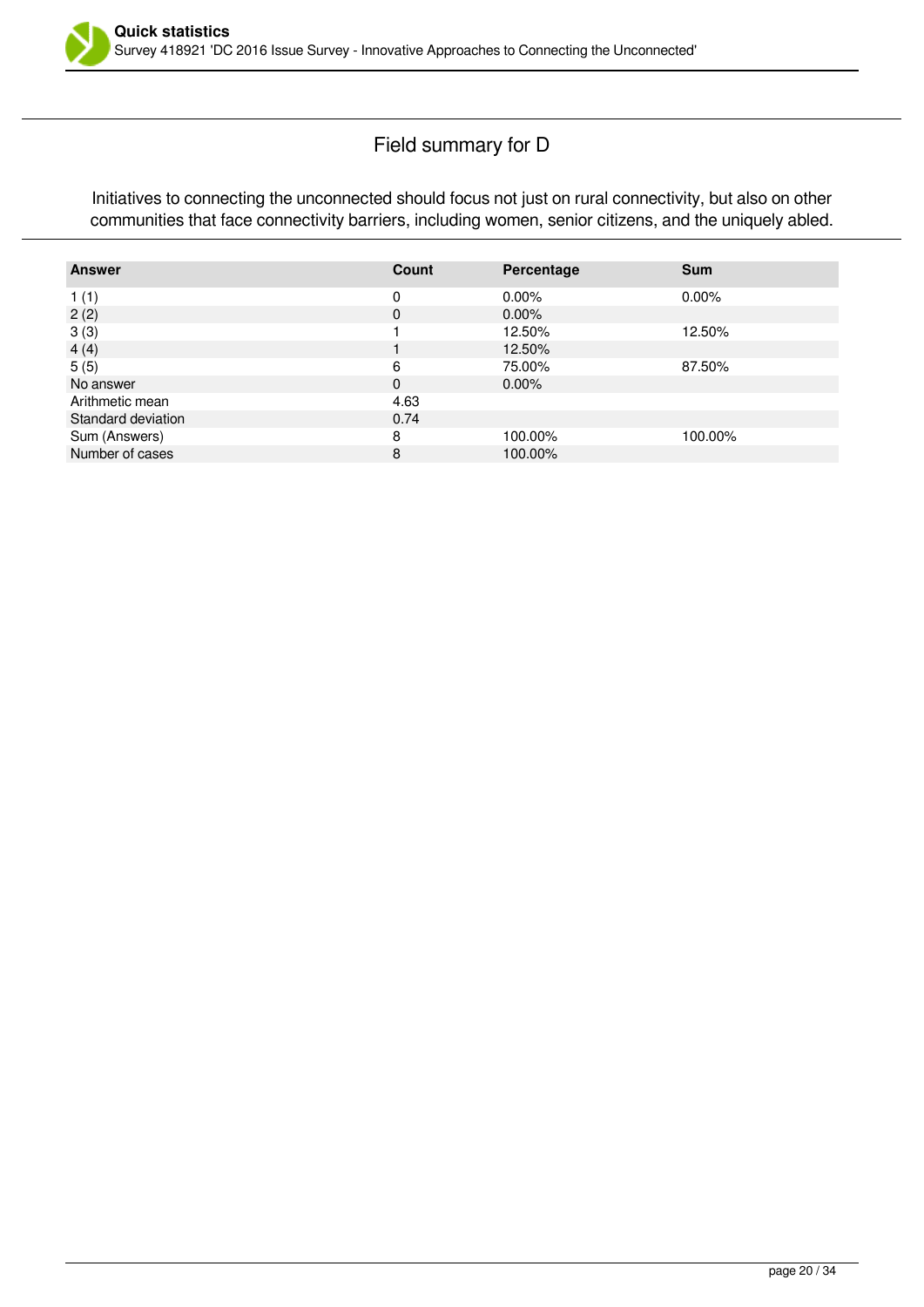

Field summary for D

Initiatives to connecting the unconnected should focus not just on rural connectivity, but also on other communities that face connectivity barriers, including women, senior citizens, and the uniquely abled.

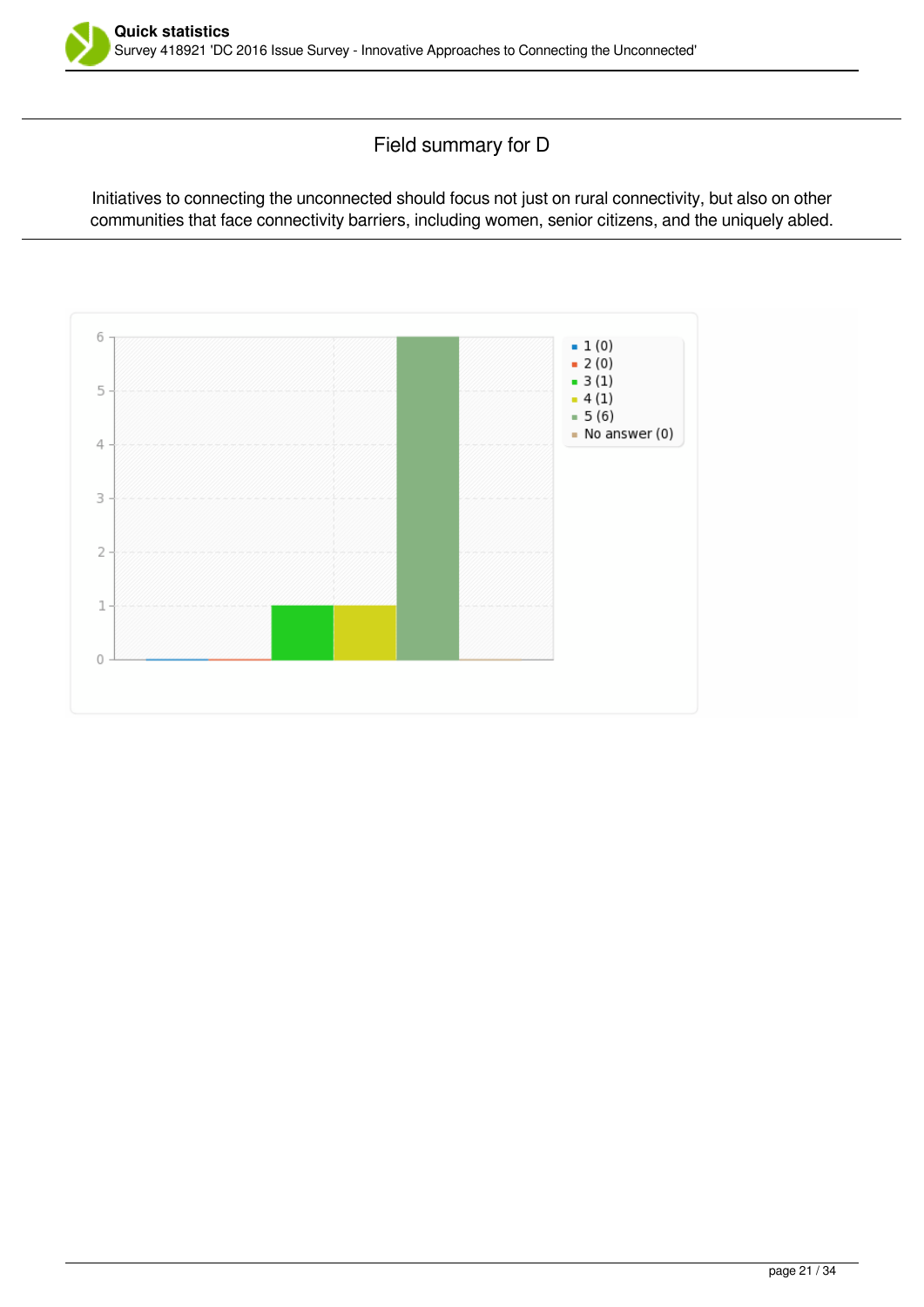

# Field summary for DD [Strengths and opportunities]

| <b>Answer</b> | Count         | Percentage |
|---------------|---------------|------------|
| Answer        |               | $0.00\%$   |
| No answer     | $\mathcal{D}$ | 100.00%    |
|               |               |            |
| ID            | Response      |            |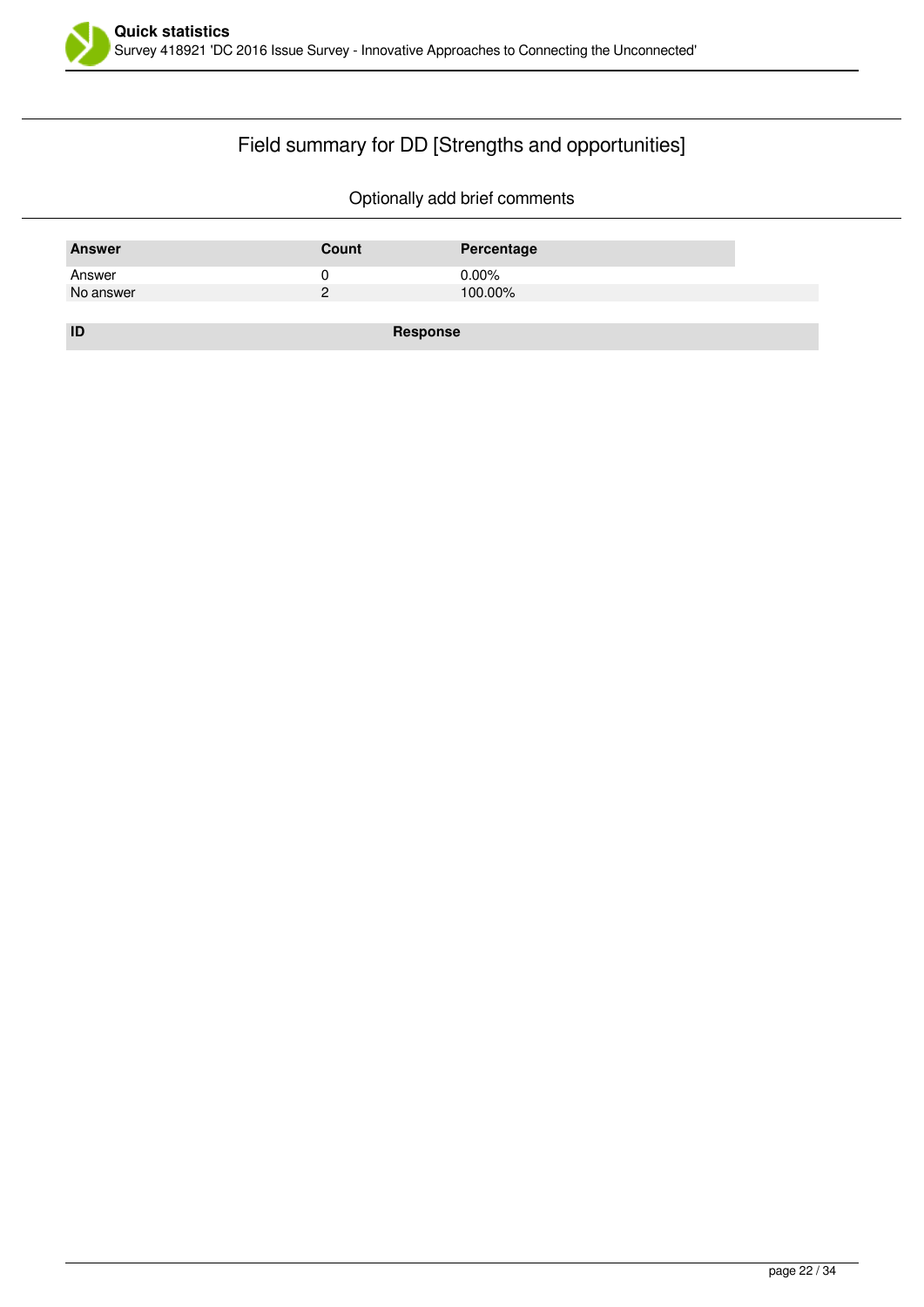

# Field summary for DD [Strengths and opportunities]

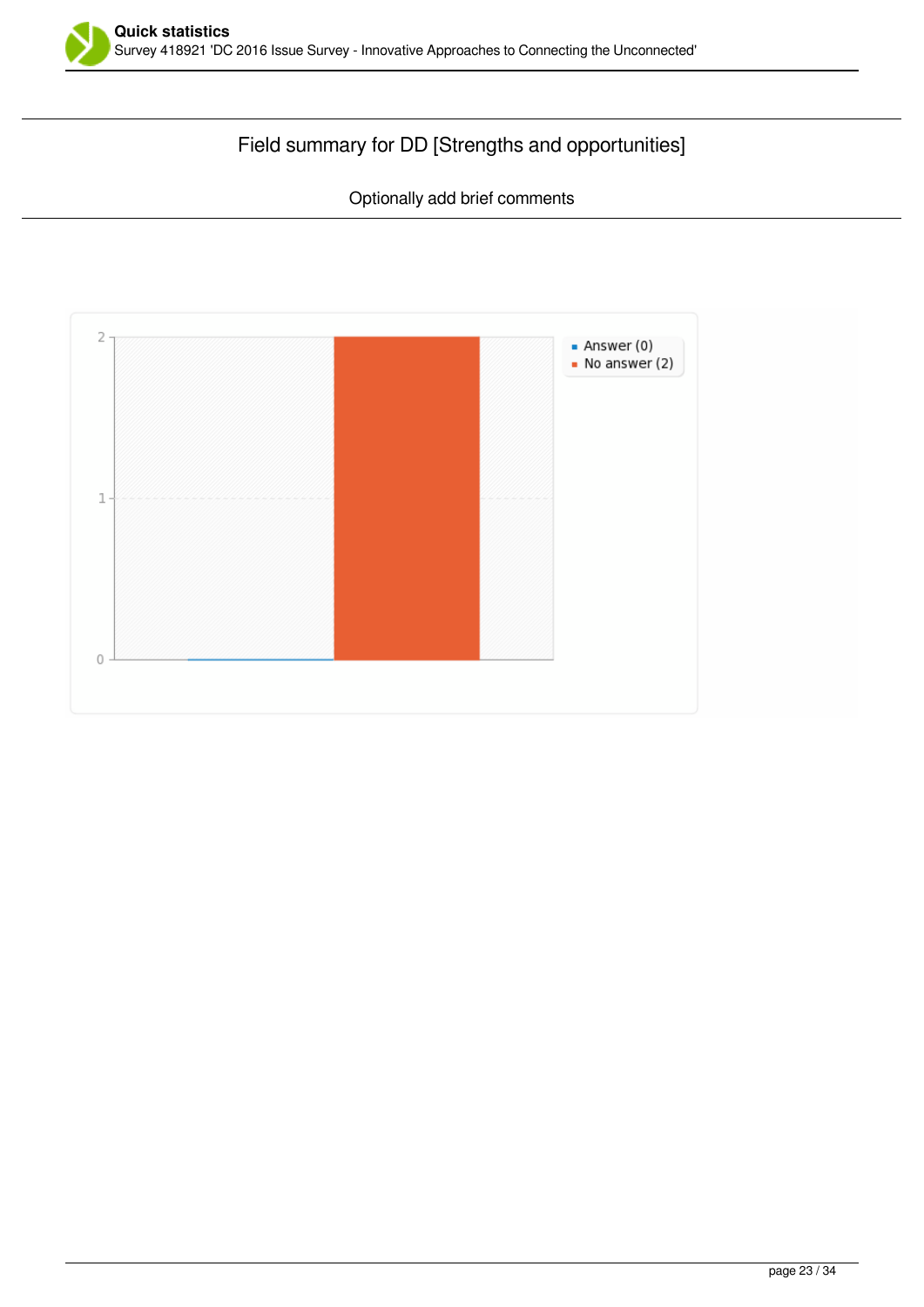

# Field summary for DD [Concerns and weaknesses]

| <b>Answer</b> | Count    | Percentage |
|---------------|----------|------------|
| Answer        |          | $0.00\%$   |
| No answer     |          | 100.00%    |
|               |          |            |
| ID            | Response |            |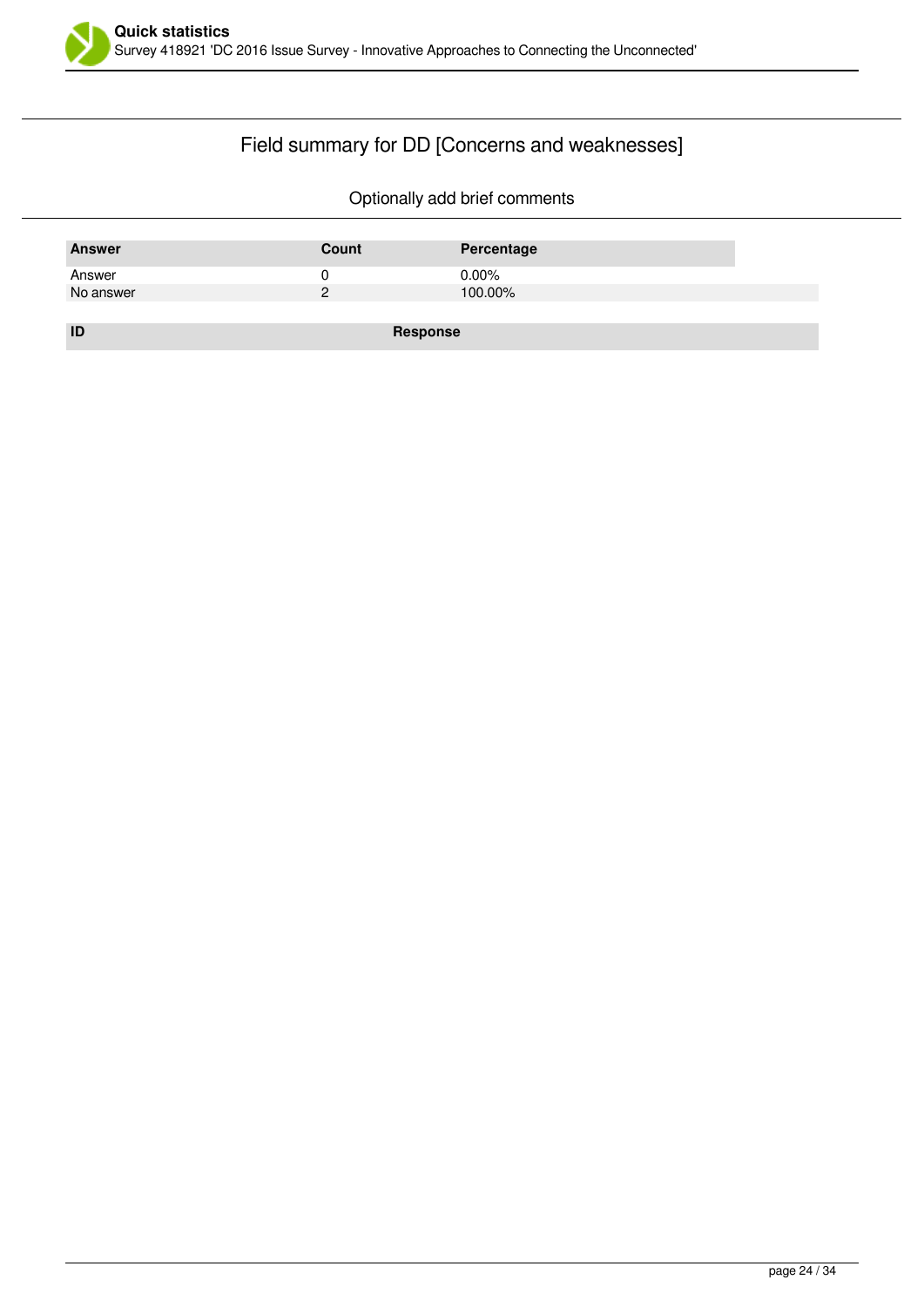

# Field summary for DD [Concerns and weaknesses]

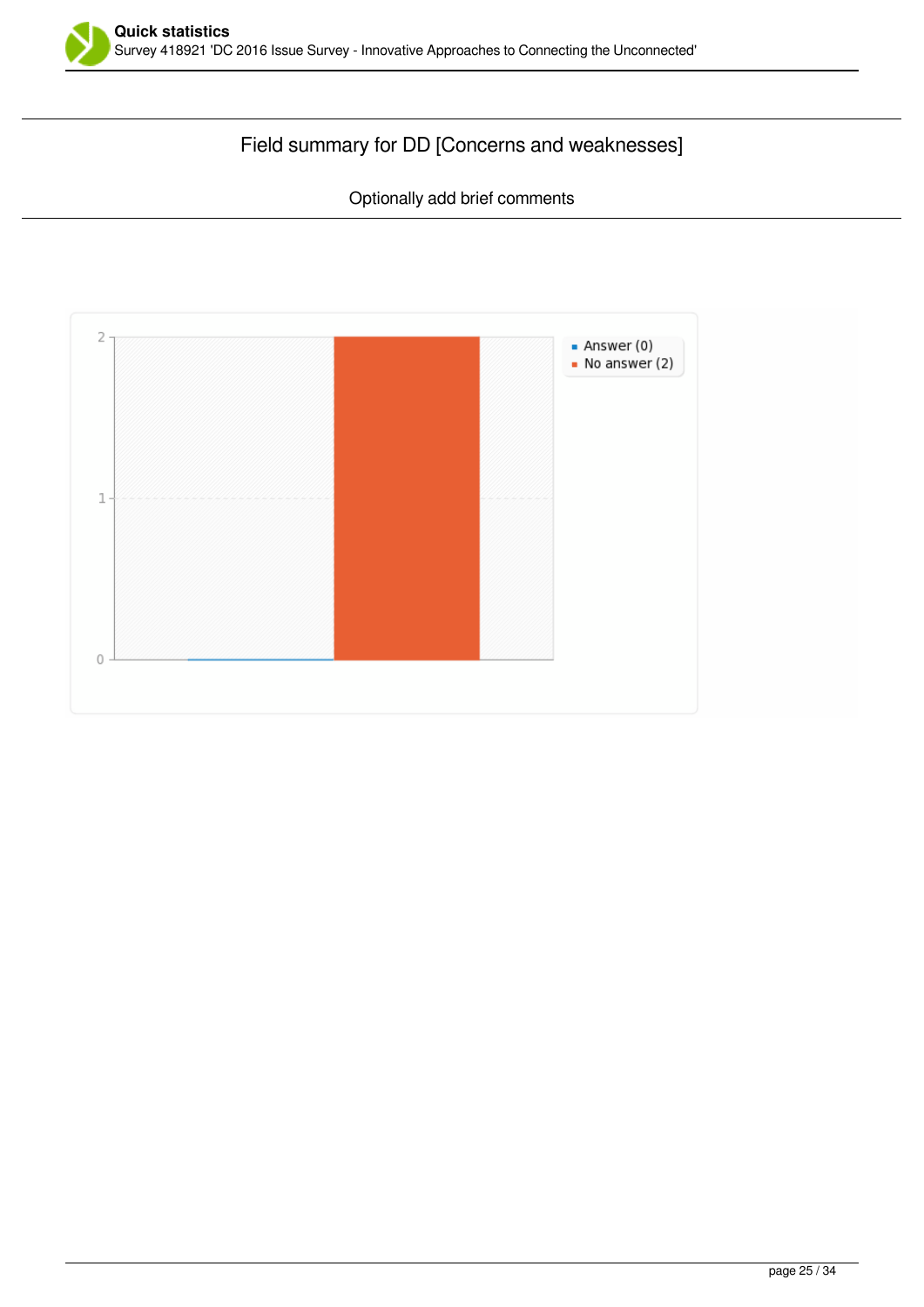

# Field summary for E

#### The strategies for connecting the unconnected in the developed world differ from those in the developing world.

| <b>Answer</b>      | Count | Percentage | <b>Sum</b> |
|--------------------|-------|------------|------------|
| 1(1)               | 0     | $0.00\%$   | 12.50%     |
| 2(2)               |       | 12.50%     |            |
| 3(3)               |       | 12.50%     | 12.50%     |
| 4(4)               | 5     | 62.50%     |            |
| 5(5)               |       | 12.50%     | 75.00%     |
| No answer          | 0     | $0.00\%$   |            |
| Arithmetic mean    | 3.75  |            |            |
| Standard deviation | 0.89  |            |            |
| Sum (Answers)      | 8     | 100.00%    | 100.00%    |
| Number of cases    | 8     | 100.00%    |            |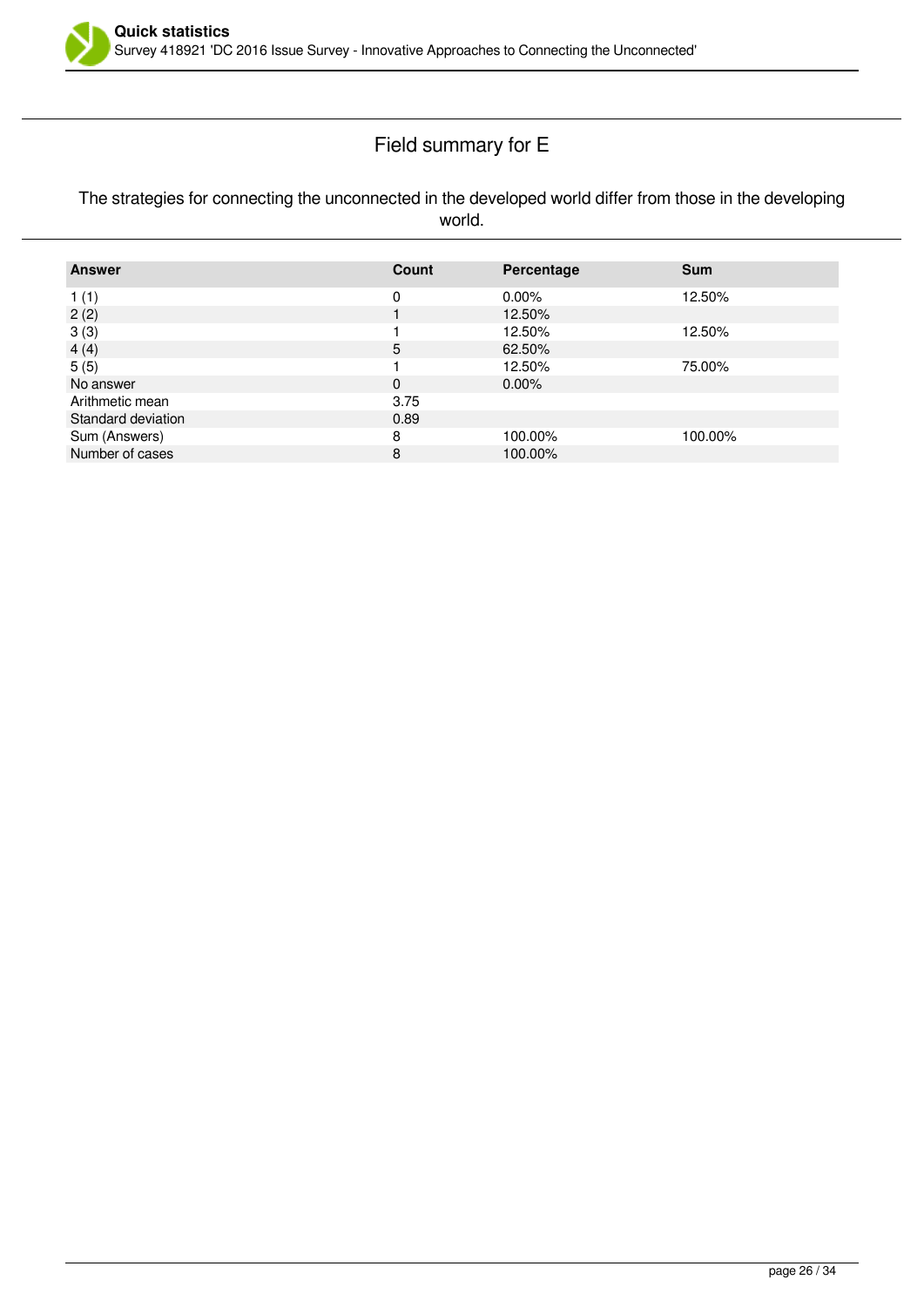

# Field summary for E

#### The strategies for connecting the unconnected in the developed world differ from those in the developing world.

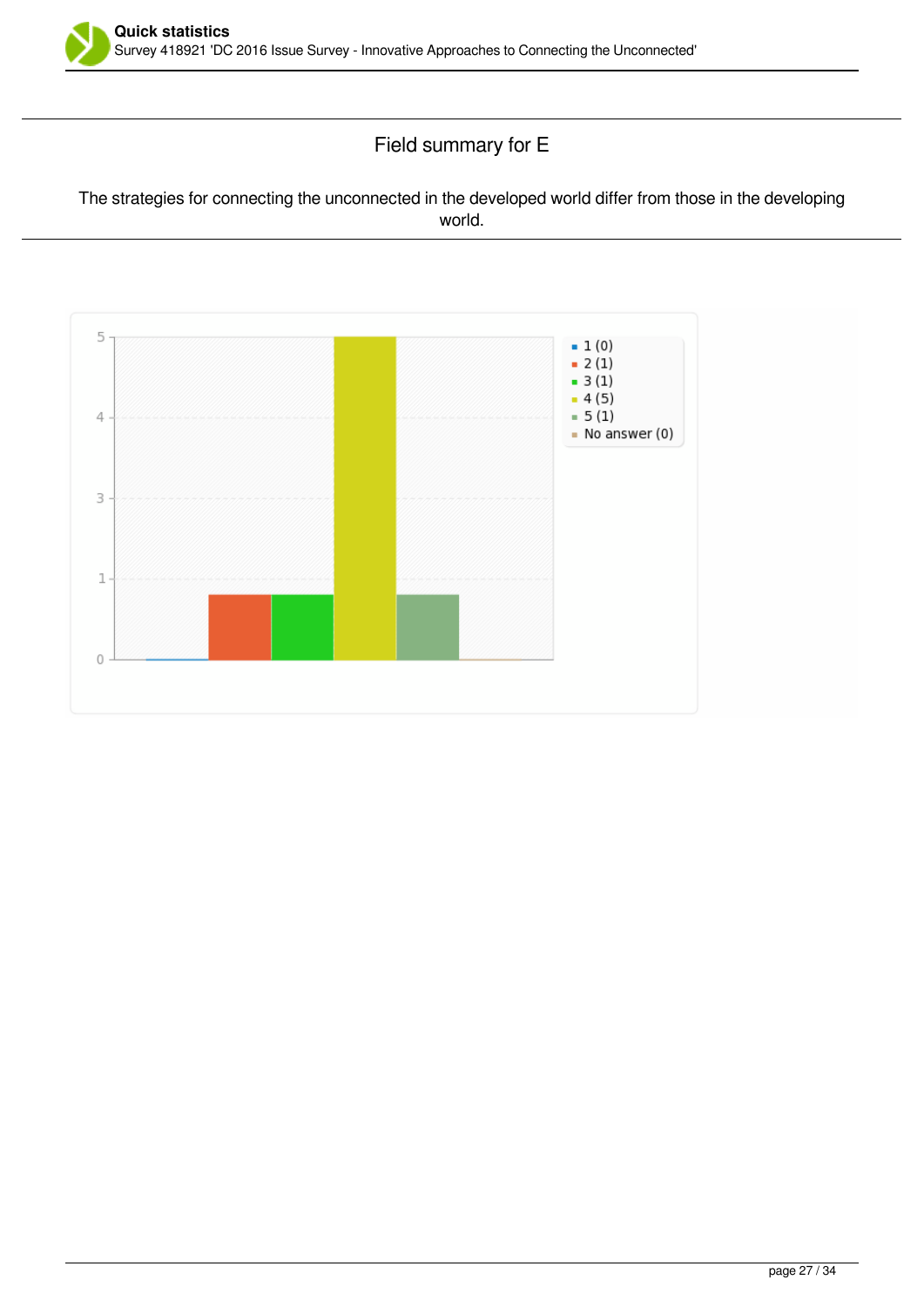

# Field summary for EE [Strengths and opportunities]

| <b>Answer</b> | Count    | Percentage |
|---------------|----------|------------|
| Answer        |          | $0.00\%$   |
| No answer     | ົ        | 100.00%    |
|               |          |            |
| ID            | Response |            |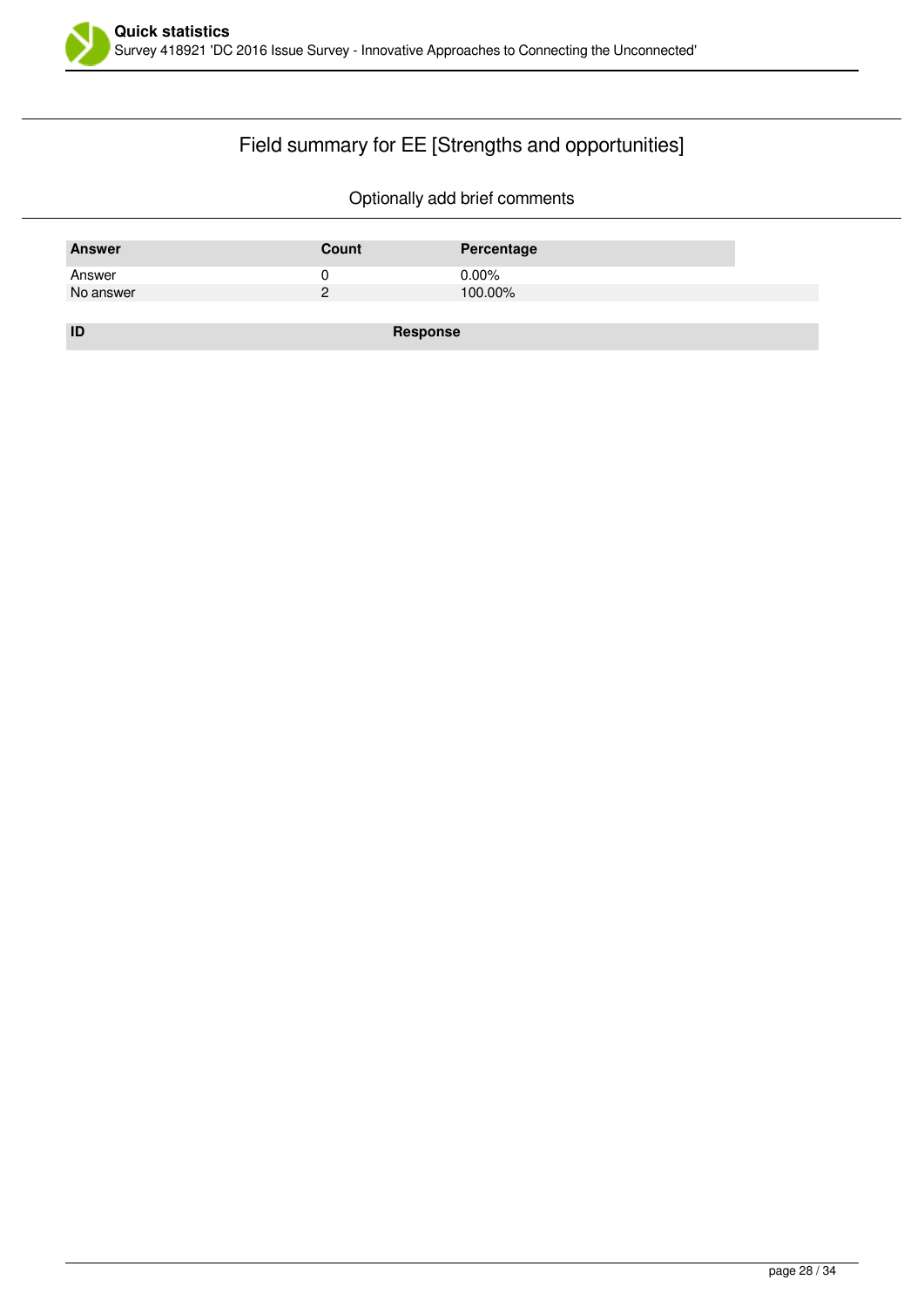

# Field summary for EE [Strengths and opportunities]

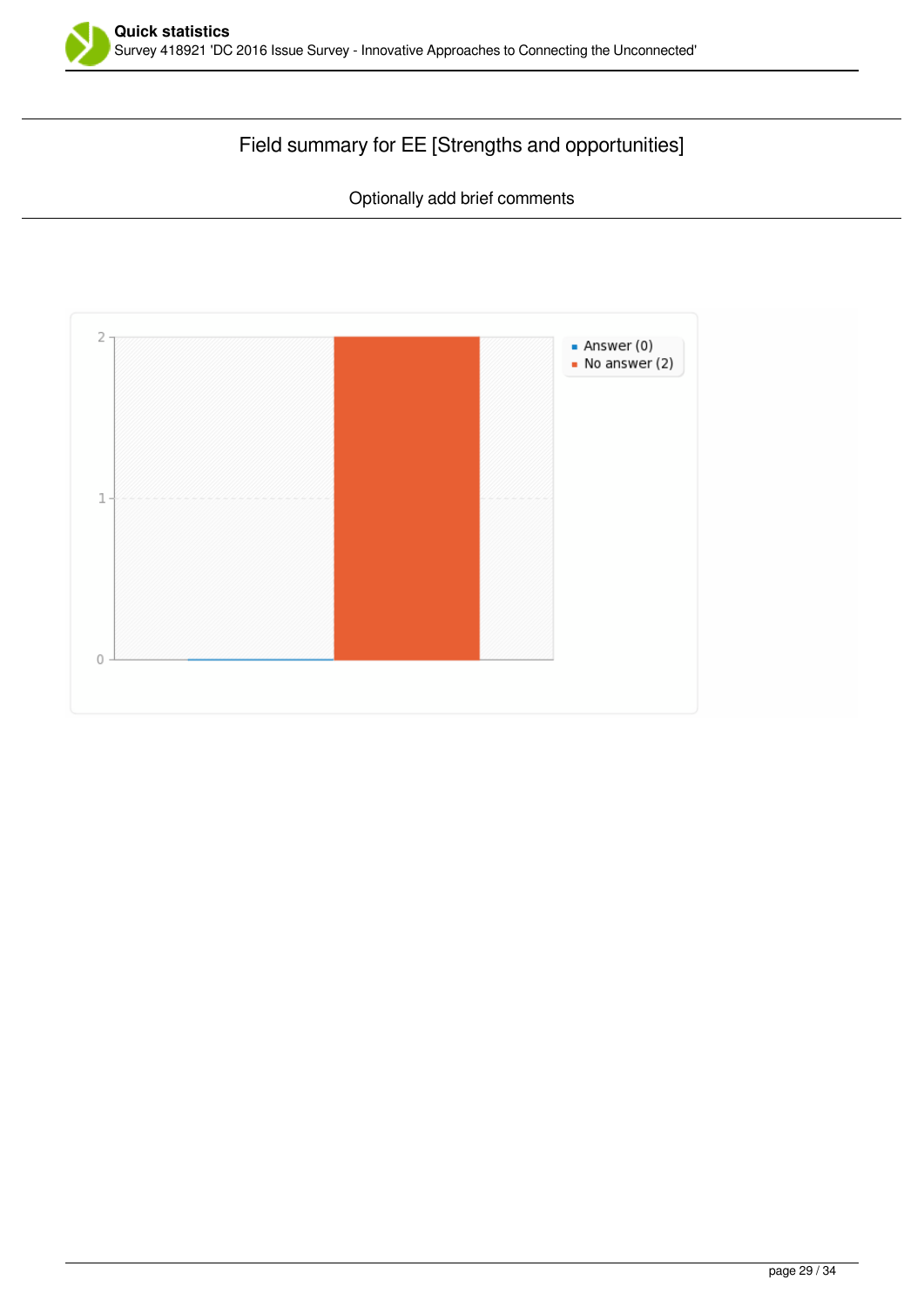

# Field summary for EE [Concerns and weaknesses]

| <b>Answer</b> | Count    | Percentage |
|---------------|----------|------------|
| Answer        |          | $0.00\%$   |
| No answer     |          | 100.00%    |
|               |          |            |
| ID            | Response |            |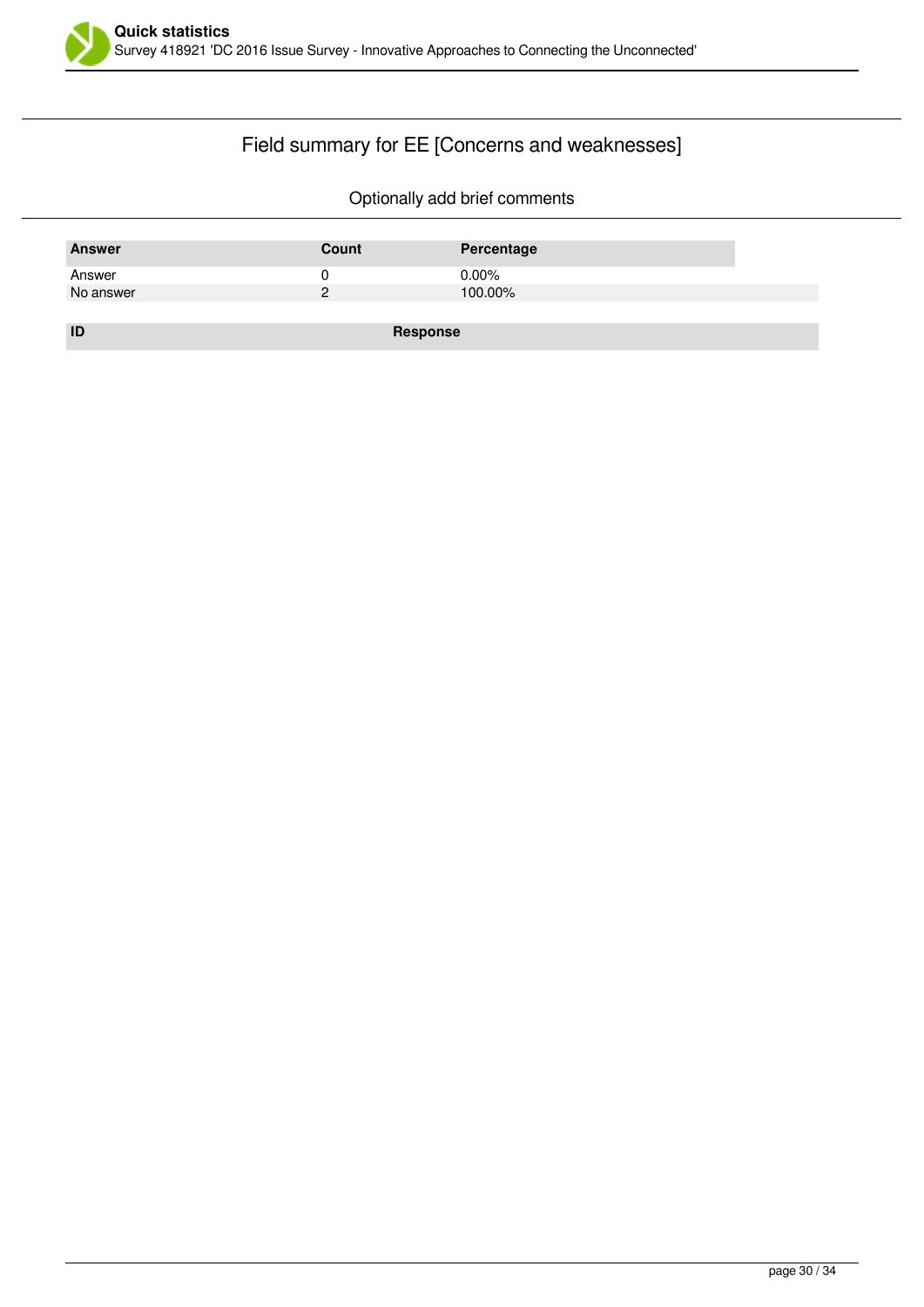

# Field summary for EE [Concerns and weaknesses]

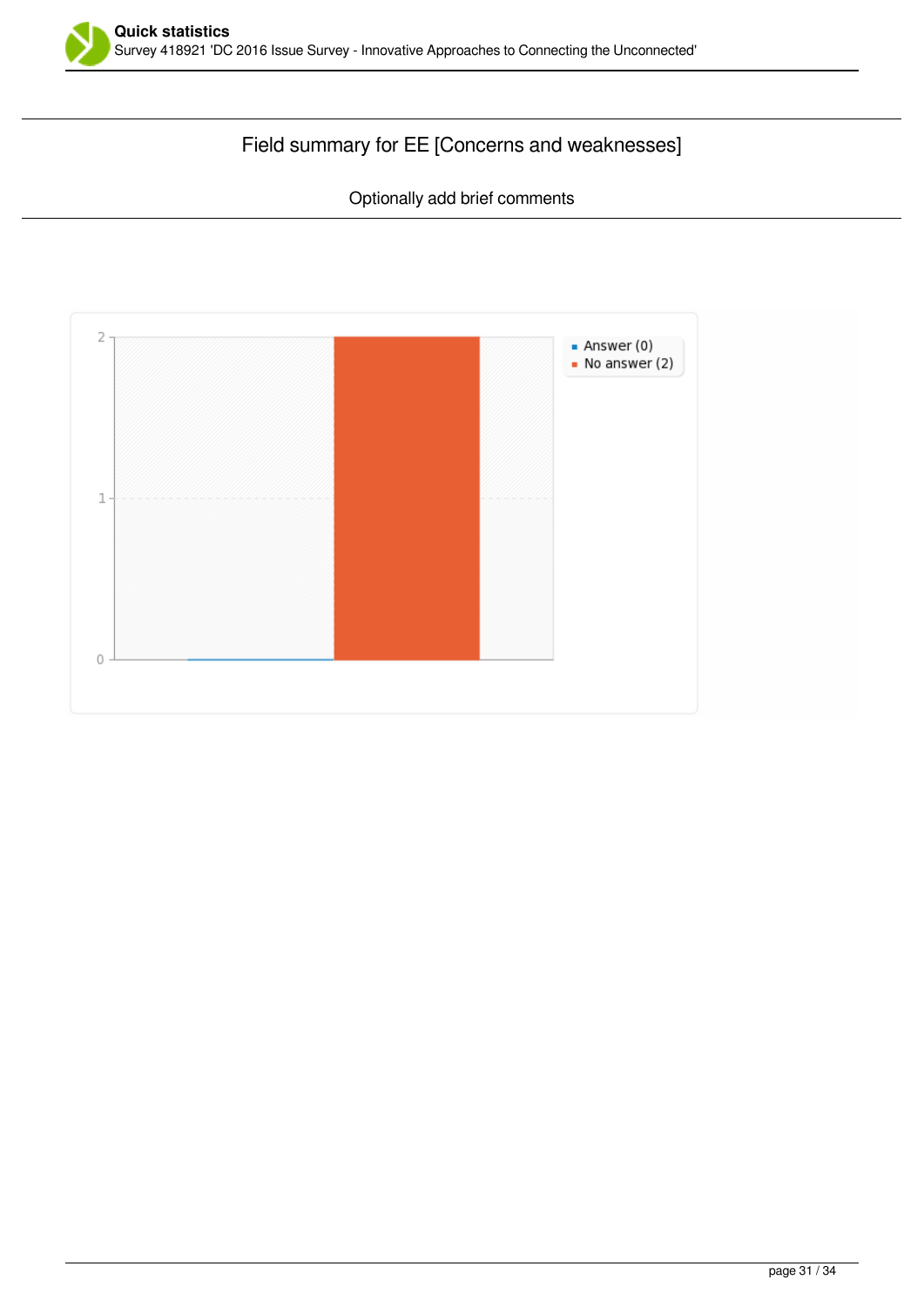

# Field summary for G

#### What stakeholder group do you primarily identify as?

| <b>Answer</b>                        | Count        | Percentage |
|--------------------------------------|--------------|------------|
| Civil society (A1)                   |              | 50.00%     |
| Private sector (A2)                  | 0            | $0.00\%$   |
| Technical community (A3)             |              | $0.00\%$   |
| Academic community (A4)              |              | 50.00%     |
| Governments (A5)                     |              | $0.00\%$   |
| Intergovernmental organisations (A6) | $\mathbf{0}$ | $0.00\%$   |
| No answer                            |              | $0.00\%$   |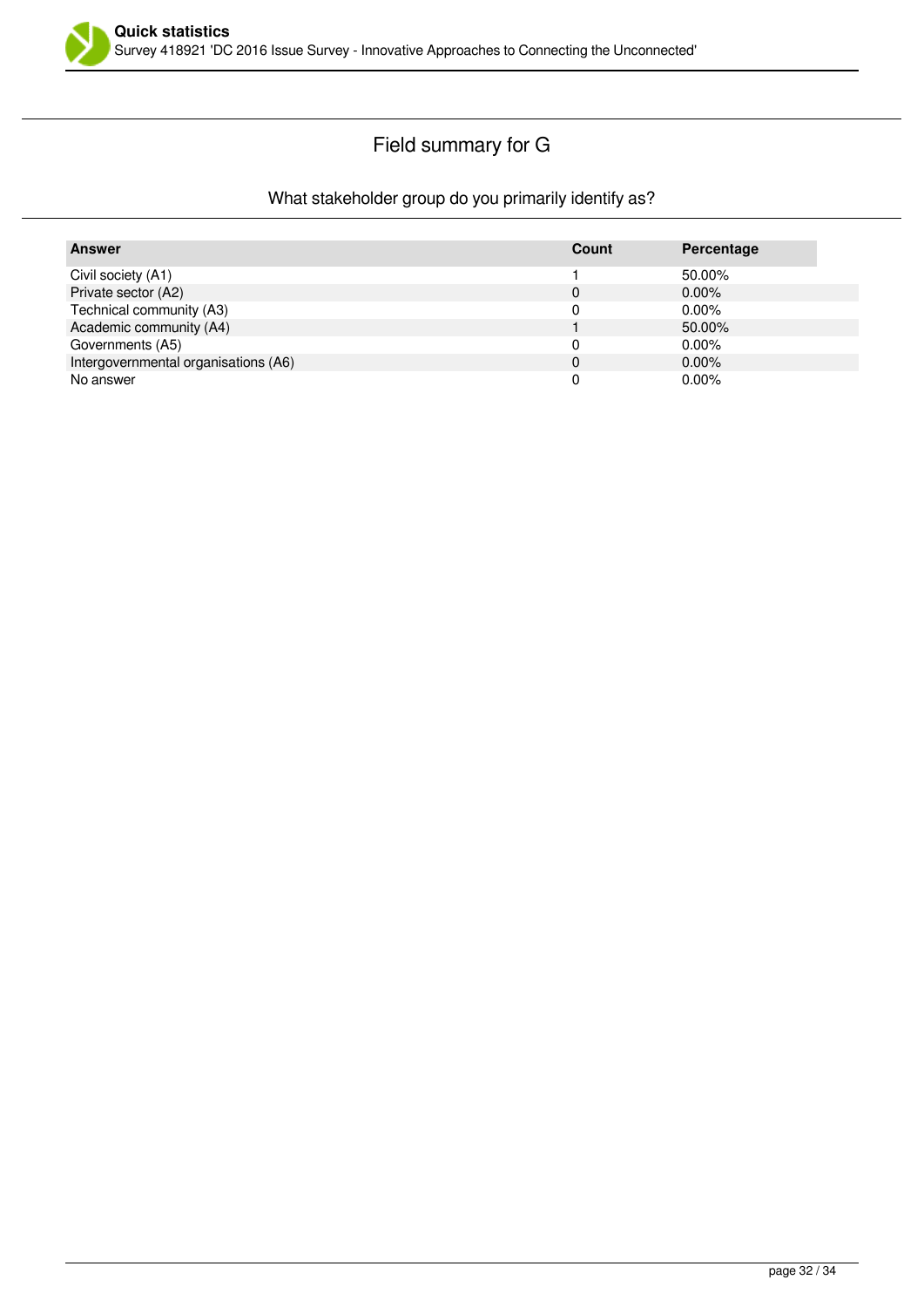

### Field summary for G

#### What stakeholder group do you primarily identify as?